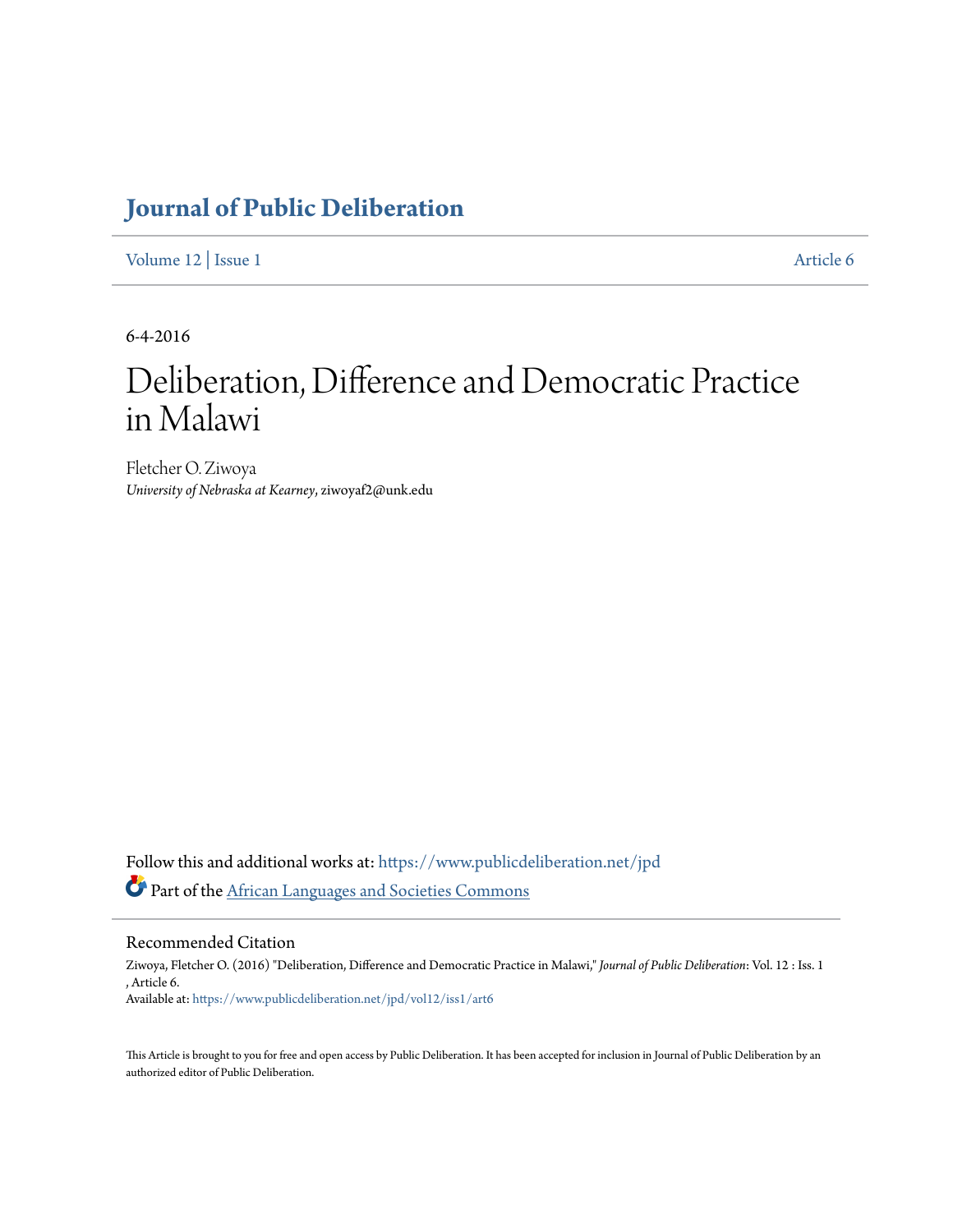## Deliberation, Difference and Democratic Practice in Malawi

## **Abstract**

Since the introduction of multiparty politics in Malawi in 1994, grassroots communities have been engaged in dialogue on issues affecting democratic and national development processes in the country. This paper employs Martin Heidegger's hermeneutics and James Paul Gee's discourse analysis to examine community views regarding public deliberation as a form of political participation in Malawi. Heideggerian hermeneutics provides a foundation for Hans-Gorg Gadamer's principles of philosophical hermeneutics that are limited to historicism, non-authorial intention, and the fusion of horizons. This study adopted Heideggarian phenomenology of Dasein ("being there") as an interpretive framework to analyze interview text. This paper argues that the main issue for the grassroots communities in Malawi goes beyond democratic participation. Central to the interpretation of the communal dialogue is an understanding of the socio-cultural, economic and political atmosphere within which the Malawian grassroots social actors perform. As a way of understanding how citizens at the grassroots frame democratic participation in a volatile atmosphere, a study was conducted involving 30 citizens ranging from local villagers to government officials in select local councils in Malawi. This paper documents the analysis of citizen sentiments regarding some democratization problems facing local councils and their solutions. The study was guided by three main research questions: 1) What does civic participation mean for the citizens? 2) How do the citizens define social problems? 3) What needed to be done to facilitate effective participation by citizens?

## **Author Biography**

Fletcher Ziwoya is an Assistant Professor of Communication Studies at the University of Nebraska at Kearney. His research interests are in the area of grassroots democratic participation especially in non-Western settings. His work in this area includes a book chapter he co-authored on the Australian Citizens' Parliament featured in "The Australian Citizens' Parliament and the Future of Deliberative Democracy published by Penn State University Press.

### **Keywords**

Deliberation, Democracy, Grassroots, Malawi

### **Acknowledgements**

Sincere appreciation to Drs: Hogg; Javidi and Lawson for all the support and encouragement in the process of writing this article.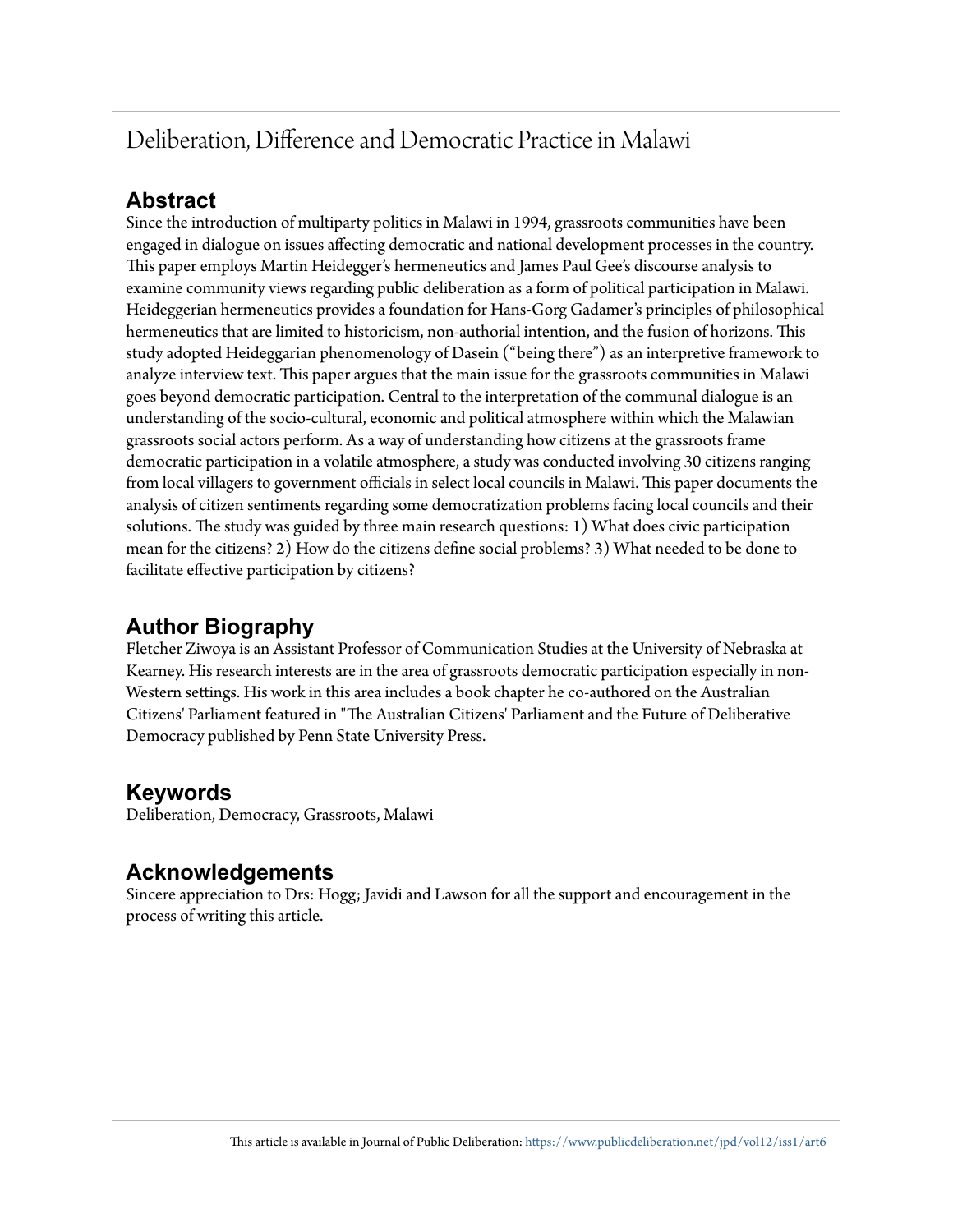Over the years, deliberative democracy has assumed a prominent position in democratization processes as the expected basis for designing how democratic institutions should operate worldwide (Delli Carpini, Cook, & Jacobs, 2004). However, debate still continues on the merits and demerits of this political approach especially in developing areas of the global south where democratic structures are largely dysfunctional. Several areas still need further exploration especially in areas where democracy as a polity has not taken root. The democratic project in developing areas such as Malawi has been undermined by a number of things including divisions caused by socio-cultural and political factors. Factors that undermine the deliberative project around the world include prevailing power differentials and social inequalities at various levels of the society (Dryzek, 2000; Mansbridge, Bohman, Chambers, Estlund, Føllesdal, Fung, Lafont, Manin, & Martí, 2010). For nascent democracies in the global south such as Malawi, however, ethnic, religious and, partisan polarization compound the problem (Cornwall & Gaventa, 2001). Such challenges have continued to complicate the task of developing a sustainable and contextual framework for planning, implementing and measuring effective deliberative democracy. The lack of a comprehensive and unified approach to deliberative theory and a means to measure deliberative processes complicate matters especially when it comes to studying democratic processes in non-Western, multi-cultural settings and, emerging democracies.

Further investigation of increasing divisions and social inequalities, and the efficacy of democratic processes in emergent modern societies is imperative. Understanding the dynamics would help to produce deliberation that is practical and productive within these societies. This need becomes even more imperative for societies that diverge along religious, ethnic, and cultural affiliations. Diverse societies, unlike their homogenous counterparts, deal with unique challenges in consolidating democratic practices. Malawi is a perfect example of a diverse society struggling to consolidate democratic gains made in the late 1990s (Ziwoya, 2012). The main challenge for divided societies is how to institute an effective and functional deliberative culture against a backdrop of myriad undermining elements. These divisions present a deep-seated challenge for resolving differences, reaching an agreement or, indeed, finding a common understanding on contentious issues during deliberation. The overarching sentiment of contemporary literature on deliberative theory and practice argues for a universalist normative framework (Chambers, 2003; Dryzek, 2000, 2005). However, the universalist approach does not take into consideration various socio-cultural and political nuances that might affect the deliberative process, especially in non-Western settings.

1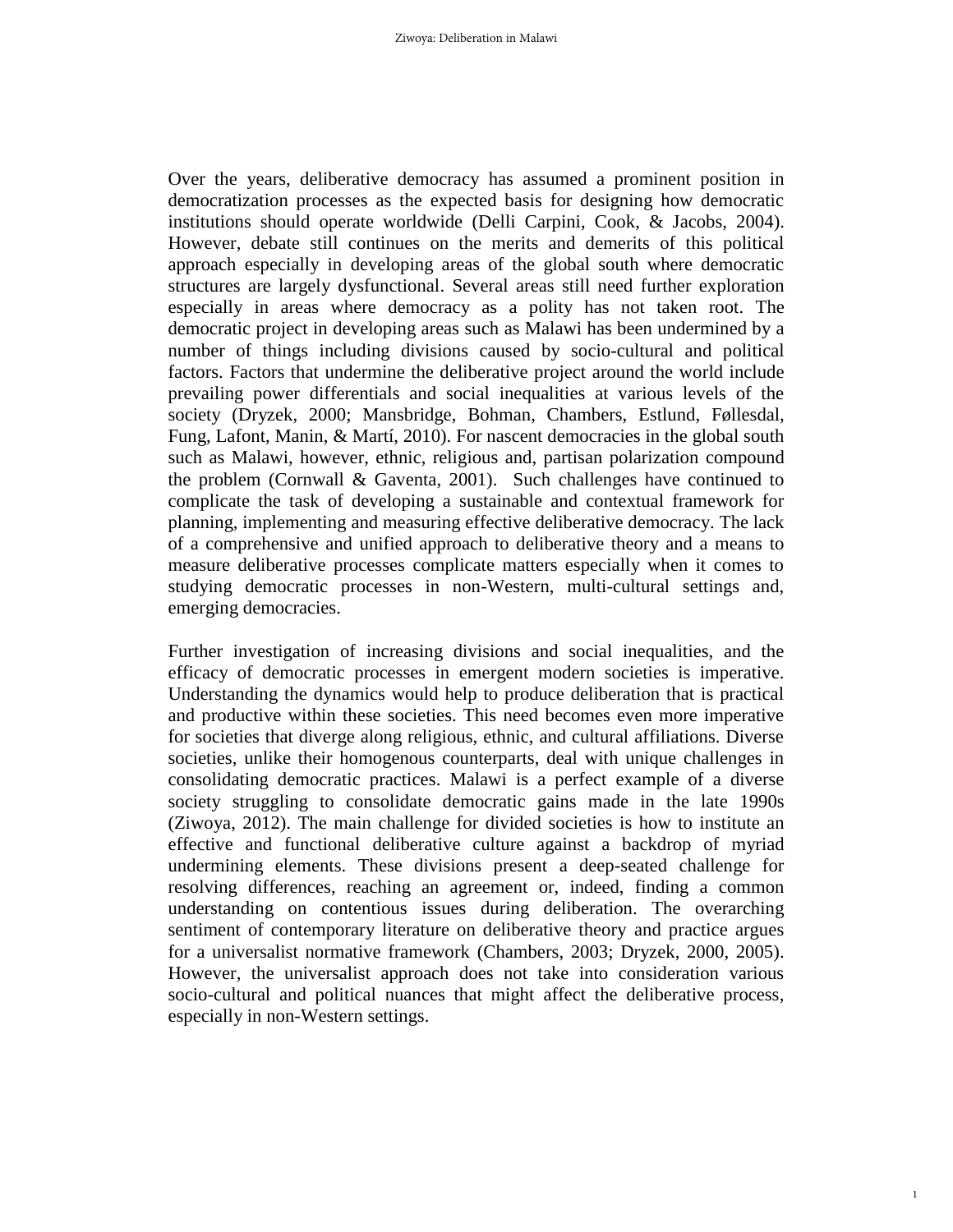The primary aim of this paper is to document the analysis of grassroots community lived experience and framing of the issues affecting democratic deliberation in Malawi. This study uses the foundation on which Gadamer's (1975) philosophical hermeneutics is built. While Gadamer's philosophical hermeneutics focuses on historicity and non-authorial intention in the analysis of meaning from text, Heideggar (1967) emphasizes phenomenology of the social actor's lived experience—'*Dasein*.' To understand how citizens in selected grassroots communities in Malawi frame democratic participation<sup>1</sup> in a volatile atmosphere this study involved 30 citizens whose roles ranged from local villagers to government and party officials. The study was conducted between June and August of 2010 in three selected district councils in Malawi as part of a doctoral dissertation project.

#### **Theoretical Framework and Review of Literature**

The underlying assumption of (universalist) deliberative theory is that rules of engagement in deliberation are ensured when basic primary elements of the democratic process are granted. The primary elements include the protection and granting of basic human rights and public goods. The granting of such elements has not only been used as a yardstick for effective democratization in deliberative processes but has also been used to measure democracy for societies at large (Dryzek, 2000). The assumption has been that an established (Western) neoliberal political culture is a precondition for successful deliberative practice across the globe (Ziwoya, 2012). This caricature of democracy ignores other contextual social nuances that inform the democratic practice, especially in emergent and divided democracies such as Malawi.

Prominent in deliberative theory is the lack of agreement among scholars in the development of a functional deliberative framework, especially for diverse societies in the global south. For example, some scholars view deliberation as a decision-making process while others understand it in terms of knowledge production. Most deliberative scholars look at deliberation as a decision-making procedure with the expectation of a decision as a final product (Benhabib, 1994; Bohman & William, 1996; Christiano, 1996; Dryzek, 1990, 2000; Gutman & Thomson, 1996; Gaus, 1996; Manin, 1987). This approach ignores other critical elements of deliberation: epistemology and understanding the issue at hand and, spaces and positions from which participants engage each other (Cornwall & Shankland, 2013; Gaventa, 2002).

 $1$  This paper considers deliberation as a form of democratic participation and will, therefore, use the terms interchangeably.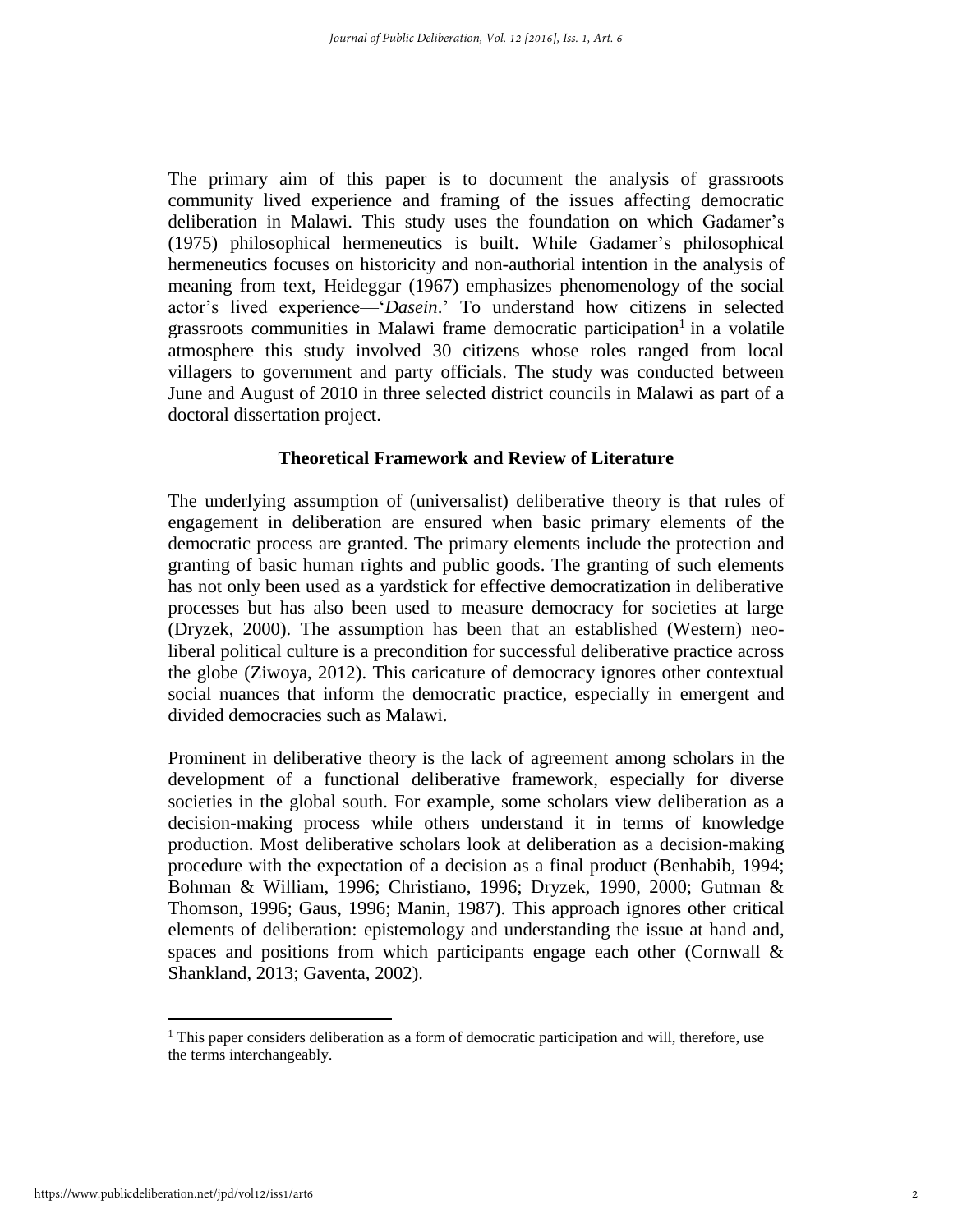This paper aims at, *inter alia*, highlighting the significance of recognizing the epistemic role of deliberation especially in diverse non-Western settings. I posit that for democratic governance to mature in diverse societies, especially in the global south, the knowledge production (understanding) aspect of deliberation should be treated as equally important as decision-making in such processes.

It is crucial to identify and provide the conceptual definition of "deliberative democracy" that will be used in this paper. This definition is important as it will serve to highlight some of the important positive and normative (Western) elements of deliberation that could be adapted to local scenarios such as Malawi. Over the past decade or so, there has been a rapid proliferation of deliberative theory and conceptualizations that have made the task of defining the term a challenging one. In fact, for a while, scholars continued to disagree on a common conceptual definition of deliberative democracy. Macedo (1999) noted:

The phrase "deliberative democracy" does not signify a creed with a simple set of core claims. Those who seek to advance the cause of democratic deliberation do not unanimously agree on what the democratic ideal is or how it should be fostered. (p. 4)

If this lack of a unified definition and approach to deliberative democracy is such a problem in Western democracies, it creates chaos in emergent democracies of the global south. In nascent democracies such as Malawi, politics is still a game of powerful individuals largely implemented by weak institutions (Ziwoya, 2012). The scholastic differences in conceptualizing deliberative democracy present significant challenges for scholarly analysis of deliberation in both Western and non-Western settings. One of the challenges posed is how to design studies that will focus on specific elements of deliberative processes, such as what can be called, "shared learning," as opposed to a decision-making focus, which is the (traditionally) expected product of deliberation.

The definition of deliberative democracy adopted in this paper, therefore, attempts to categorize conceptual definitions of deliberation based on their theoretical restrictiveness and usefulness in social interaction. This classification is critical in shedding more light on the breadth and depth of deliberative theory, as well as translating deliberative theory into praxis. Strict procedural definitions such as those championed by Habermas (1990; 1993; 1995a; 1995b; 1996) and Cohen (1997) lie at one end of the restrictiveness continuum. Procedural conceptualizations of deliberation assume that for "ideal" deliberation to ensue, there must exist a precisely defined or designed set of conditions—ranging from the choice of participants to the agenda for deliberation (Bachtiger, Niemeyer,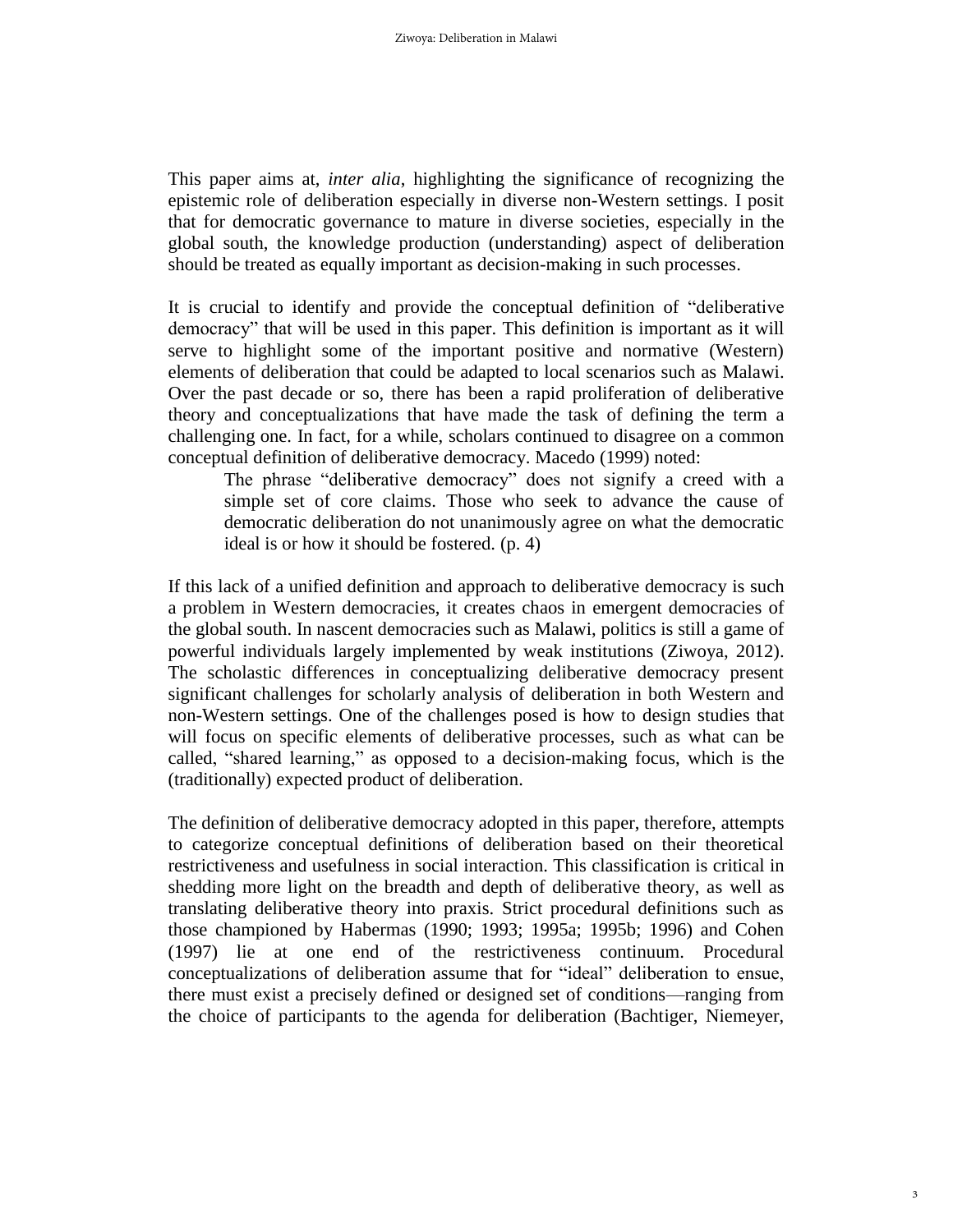Neblo, Stoenbergen & Steiner, 2009).<sup>2</sup> Decision making, as an expected outcome, is a major aspect of a heavily restrictive conceptual "Type I" definition of deliberation. On the other end of the continuum there is what can be regarded as less restrictive conceptual definitions—called "Type II" definitions. This conceptual approach, championed by Habermas and Cohen (Bachtiger *et al.,* 2009), provides some leeway as to how procedures can be adhered to in order to maximize benefits (i.e., exploration and learning outcomes) from the process.

Scholars have defined deliberation in terms of its departure from other conceptualizations of democracy (Bohman, 1998; Gutmann & Thomson, 1996, 2004; Jacobs, Cook & Delli Carpini, 2004, 2009). Fearon (1998) observed that, in the early 1980s, formulations of the deliberative ideal were opposed to aggregation and the strategic behavior promoted by voting and bargaining. He further noted that the supremacy of deliberative over competitive participation was established by advancing arguments concerning the distinctive rationality of the process. Instead of a simple settlement or bargaining balance, deliberation aimed at seeking understanding among all participants in the decision-making process appears to be more productive.

Echoing this understanding of deliberation, Chambers (2003, p. 308) posited that deliberative democratic theory, "claims to be a more just and democratic way of dealing with pluralism than aggregative or realist models of democracy." Deliberation has, therefore, been regarded by some scholars to have morphed from voting-focused to learning-focused democratic theory. If voting-focused conceptualizations of democratic theory privilege strict procedures and interests toward fair devices of aggregation, learning-focused views of deliberative theory should promote the knowledge production of the communicative process that ensues between and among citizens regardless of socio-cultural differences.

As a way of anchoring this study within the context of functional deliberative theory, a brief summary of the most prominent definitions of deliberative democracy being debated within the literature is vital. First, a focus on Gutmann and Thompson's (1996) conceptualization initially presented in *Democracy and Disagreement* and later revised in *Why Deliberative Democracy* (2004) is presented. Second, a recap of Jacobs, et *al.'s* (2004, 2009) account of the five conditions of deliberation—a functional rendition partly derived from Gutmann and Thompson's conceptualization of deliberative democracy also is included. The two definitions provide a set of common concepts that form the basis of the theoretical discussion of this paper.

<sup>2</sup> For an overview on measuring deliberation see Black et al., 2010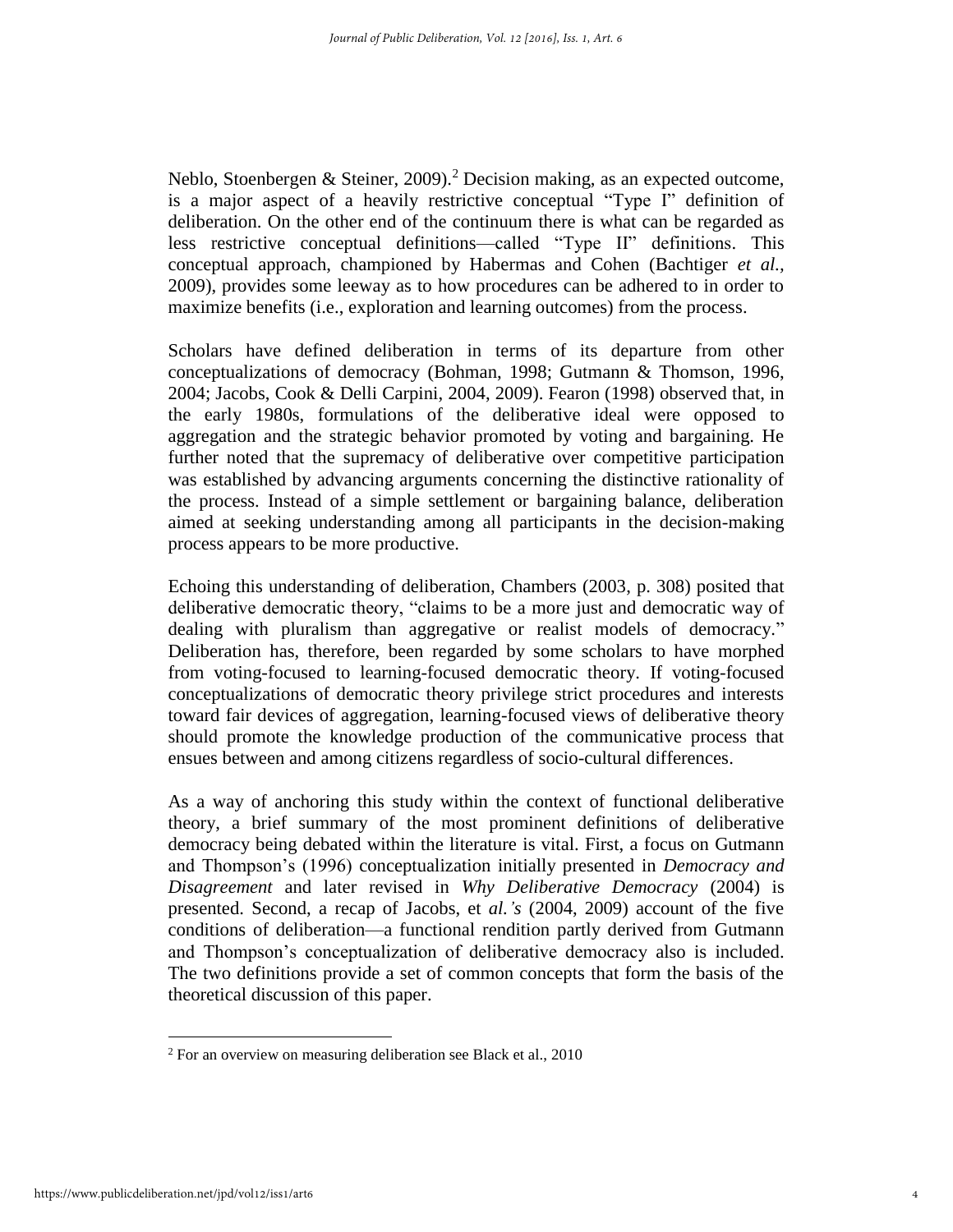Gutmann and Thompson (1996, 2004) proposed four characteristics of a functional definition of deliberative democracy: room for a reason-giving requirement, the accessibility of the reasons afforded to all participants, the development of an obligatory outcome, and the presence of a dynamic process. In the process, deliberators are expected to substantiate arguments that are acceptable to free and equal citizens in pursuit of fair terms of cooperation—terms that honor the integrity of mutual understanding.

The final characteristic in the conceptualization is that deliberation should be an ongoing process—recognizing that a valid justification to develop a binding outcome at one point can be invalid at some other point. Evident in this approach is a feature that provides for the imperfect nature of deliberation especially when other variables are at play. This is where deliberation develops a binding outcome that proves to be wrong, unpopulist, or less justifiable in the future. A mechanism is needed to modify or discard the result of the deliberation.

Another conceptualization of deliberative theory is offered by Jacobs *et al*. (2009) who drew from Gutmann and Thompson to present an extended operational definition of deliberation. Jacobs *et al.'s* (2009) approach comprises five elements underpinning the legitimacy of deliberation as a tool for decision-making in public policy: universalism, inclusivity, rationality, agreement, and political efficacy. The authors stipulated that deliberation must be universal in order to provide room for all those affected by the issue under discussion. Deliberation must be inclusive in that concerned citizens must be not only physically present, but that a wide range of voices and concerns must be accommodated. Jacobs *et al.* (2009) echoed Gutmann and Thompson (2004) who posit that deliberation must support reasoned argument in support of or opposition to issues. Discussion should generate consensus or provide room for disagreements to be mutually resolved through active reflection on personal or institutional values, assumptions and bases for arguments. The last Jacobs *et al.*'s (2009) stipulation was that deliberation in public endeavors should affect public policy in measurable terms, such as specific outcomes through sophisticated and greater internal efficacy, and wider civic engagement.

The two ways of conceptualizing deliberative democracy as presented by Gutmann and Thompson (1996, 2004) as well as Jacobs *et al.* (2009) have one common element: emphasis on the need for inclusiveness as a characteristic of the deliberative process. Looking at deliberative democracy as the converse of a results-oriented conceptualization of democracy is to appreciate the significance of promoting reasoned argument among equal deliberators whose legitimacy is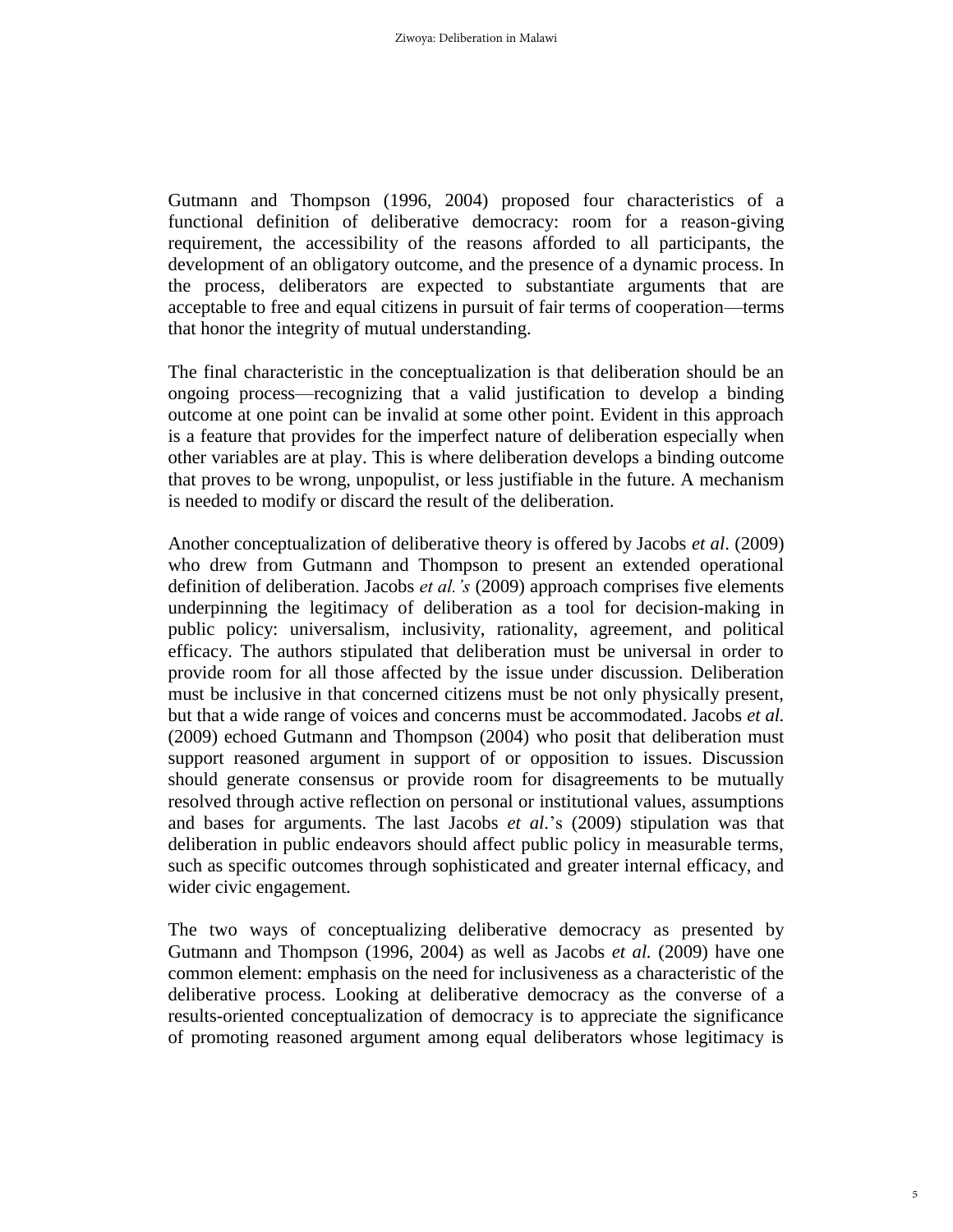grounded in the inclusion of varying voices. The interplay between this deliberative ideal and the everyday realities of political inequality and injustice based on gender, ethnic affiliation, social status, and religion in societies such as Malawi has produced fears that deliberation will simply shift the imbalances of result-oriented democratic conceptions into a new preserve of elitism (Ziwoya, 2012). This worry animates the motivation for the critical and appreciative analysis of Malawi's deliberative democracy in this study.

Various players, both governmental and non-governmental agencies, are engaged in various types of citizen participation including deliberation in Malawi. Because there are different organizing agencies and approaches to deliberation, a comprehensive evaluation of the epistemic functions and the kind of meaning citizens make of the deliberative and democratic processes in the country is needed. At present, few comprehensive studies of deliberative methods in Malawi, and indeed the global south, exist. In order to understand the strengths, weaknesses, and varied impacts of such participatory processes, a systematic examination of the design, process, discourse, and outcome of such endeavors is imperative (Black, Bulkhalter, Gastil & Stromer-Galley, 2009; Black, 2012; Gastil & Black, 2008).

In order to comprehensively understand deliberative processes and their outcomes, Black and others (2010) suggested two ways of approaching evaluation: measuring aspects of the conceptual definition (direct measures), and measuring various indicators of the deliberative process (indirect measures). The purpose of this study was to undertake both direct and indirect measures although the focus of discussion will be on the direct measures of deliberation and their consequence on deliberation in settings such as Malawi.

Deliberation as a form of democratic participation is not a panacea to all governance ills. Scholars who study deliberative and democratic processes in developing areas have noted the limits of deliberative processes in contexts marked by deep inequalities.<sup>3</sup> In places, such as most of the global south, where democratic institutions are not well-developed, wholesale adoption of Westernstyles of democratic practices such as deliberation create continued reproduction of undemocratic forms of state power. These forms of state power in turn produce new layers of marginalization and elitist compacts that undermine democratic participation. Issues of power and access to resources, among other things, become a hindrance to equal participation in deliberative processes.

<sup>&</sup>lt;sup>3</sup> For similar studied in developing areas and the global south see: Cornwall, A., & Brock, K. (20050. What do buzzwords do for development policy? A critical look at 'participation',

<sup>&#</sup>x27;employment' and 'poverty reduction.' *Third World Quarterly, 26, 1043-1063*.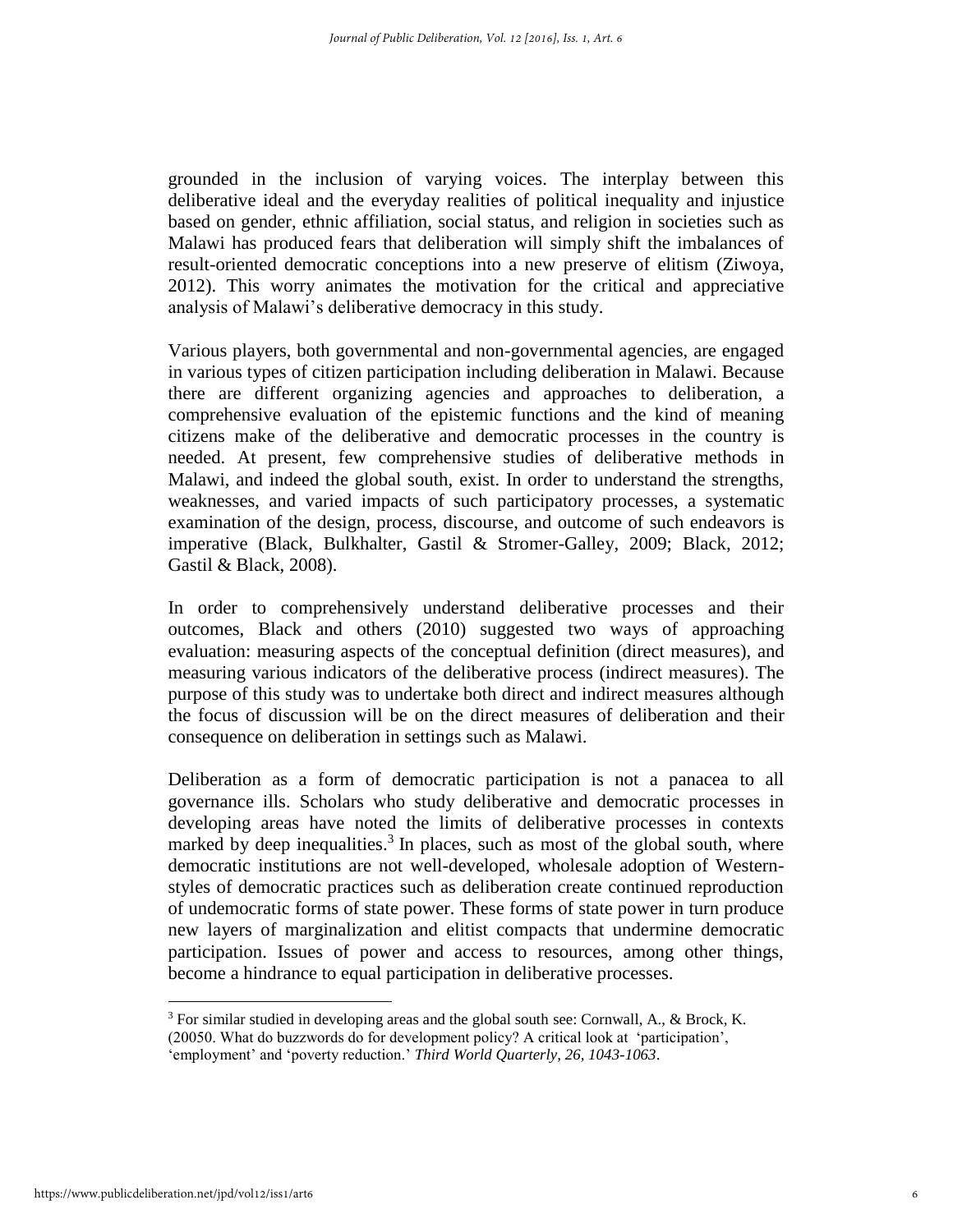While most governments in the developing world including the global south are creating opportunities for public participation, these 'invited spaces' become imbued with such dynamics as power and social-cultural or political differences. Participants to these invited sites bring a wide range of background experiences and motives creating tensions that undermine the deliberative process (Cornwall, 2002).

#### **Brief Background to the Decentralization Process in Malawi**

Decentralization in Malawi has varied over time in the country. The concept of decentralization has been central to the different administrations that have governed the country. Different types of government existing at different times have adopted either devolution or decentralization. The decentralization process has undergone three phases: devolution during the colonial  $era<sup>4</sup>$ , deconcentration during the single party era<sup>5</sup> and currently devolution during the multiparty dispensation.

After 30 years of centralized and autocratic rule, Malawians voted for political pluralism in 1993. The first democratically elected government took over power in May 1994. A new constitution that enshrined principles of participatory democracy and the rule of law was approved in 1995.

The current decentralization process dates back to 1994 when the Malawi Government initiated the process of decentralizing power and responsibilities to local authorities. The move by government was aimed at reducing poverty and strengthening democratic institutions through localized provision of services (Chiweza, 2010).

A new National Decentralization Policy creating local governments was approved by the Malawi cabinet in January, 1996 and came into effect in 1998. The local government units called Local Assemblies are composed of the following representatives:

Elected members-councilors (voting members)

- Traditional Authorities (ex-officio, non-voting members)
- **Members of Parliament (ex-officio, non-voting members)**

<sup>4</sup> In 1891 Malawi, then Nyasaland, became part of the British Central Africa Protectorate. Malawi attained independence from the British on July 6, 1964.

<sup>5</sup> From independence from the British in 1964, Malawi was governed under a single-party authoritarian rule of Hastings Kamuzu Banda until 1994.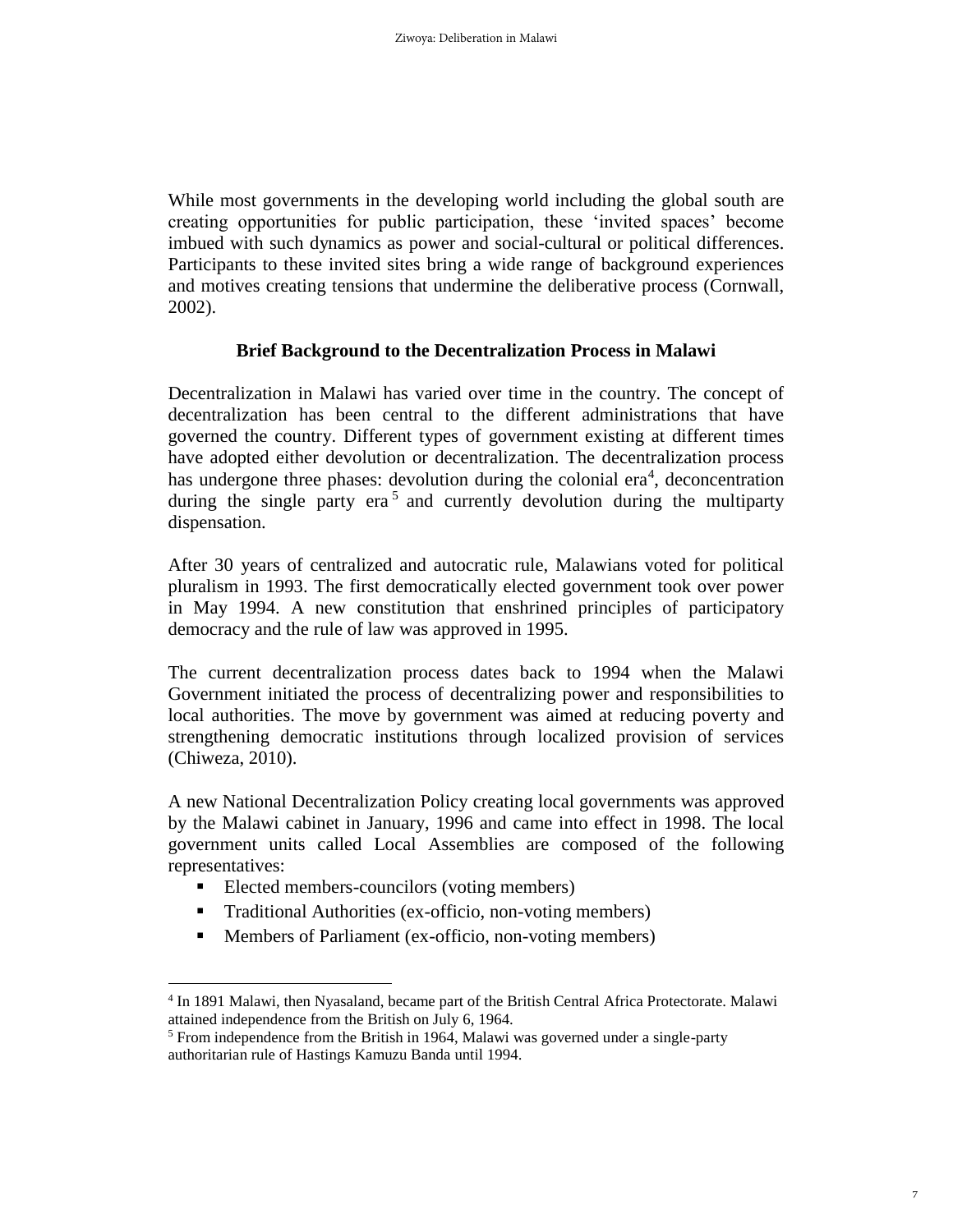Five (5) representatives of special interest groups.

Currently, there are 28 District Councils, 2 Municipal Councils and 1 Town Council in Malawi. The Local Assemblies are required to meet at least quarterly or as need arises. Although the local assemblies were designated as public spaces for grassroots participation, elements of elitism creep in when the members bring in their various political affiliations and interests.

#### **Methodology**

A large number of experimental studies of small-group political discussion have been conducted worldwide with rather disappointing results due to the artificial nature of the conditions under which those studies were conducted (Levine, Fung & Gastil, 2005). Chambers (2003) observed that most empirical studies have turned to "real world" test cases for theoretical claims about deliberative democracy. In such cases, Chambers (2003) reported the following methods as being predominant: participant-observer, surveys and questionnaires for participants, and various forms of detailed discourse analysis. Levine *et al.* (2005, p. 281) recommended a rigorous case study method examining the 'lived experience' of the participants:

If we want to observe how interest groups, politicians, and citizens deal with one another in public deliberation, then we need to study practices embedded in politics, not experiments with predetermined topics and controlled structures.

Consequently, to better understand the deliberation process in select communities in Malawi, the study at hand used a case study approach involving three local government democratic participation procedures in the country.

Babbie (2004, p. 293) defined case study as "an in-depth examination of a single instance of some social phenomenon, such as a village, a family, or a juvenile gang." Babbie (2004) noted that focusing attention on a specific instance of something is the main characteristic of a case study. Other scholars suggest that a case study is less of a methodological choice than "a choice of what is to be studied" (Stake, 1995, p. 435). Smith (1978) stated that the "what" in a case study is a "bounded system," a single entity, a unit around which there are given boundaries. The case, then, has a finite quality about it in terms of time, space, and/or components comprising the case. This study sought a thick Heideggerian (1967) description of the phenomenon and an idiographic understanding of 'being there' in the deliberative processes as experienced in the select local councils in Malawi.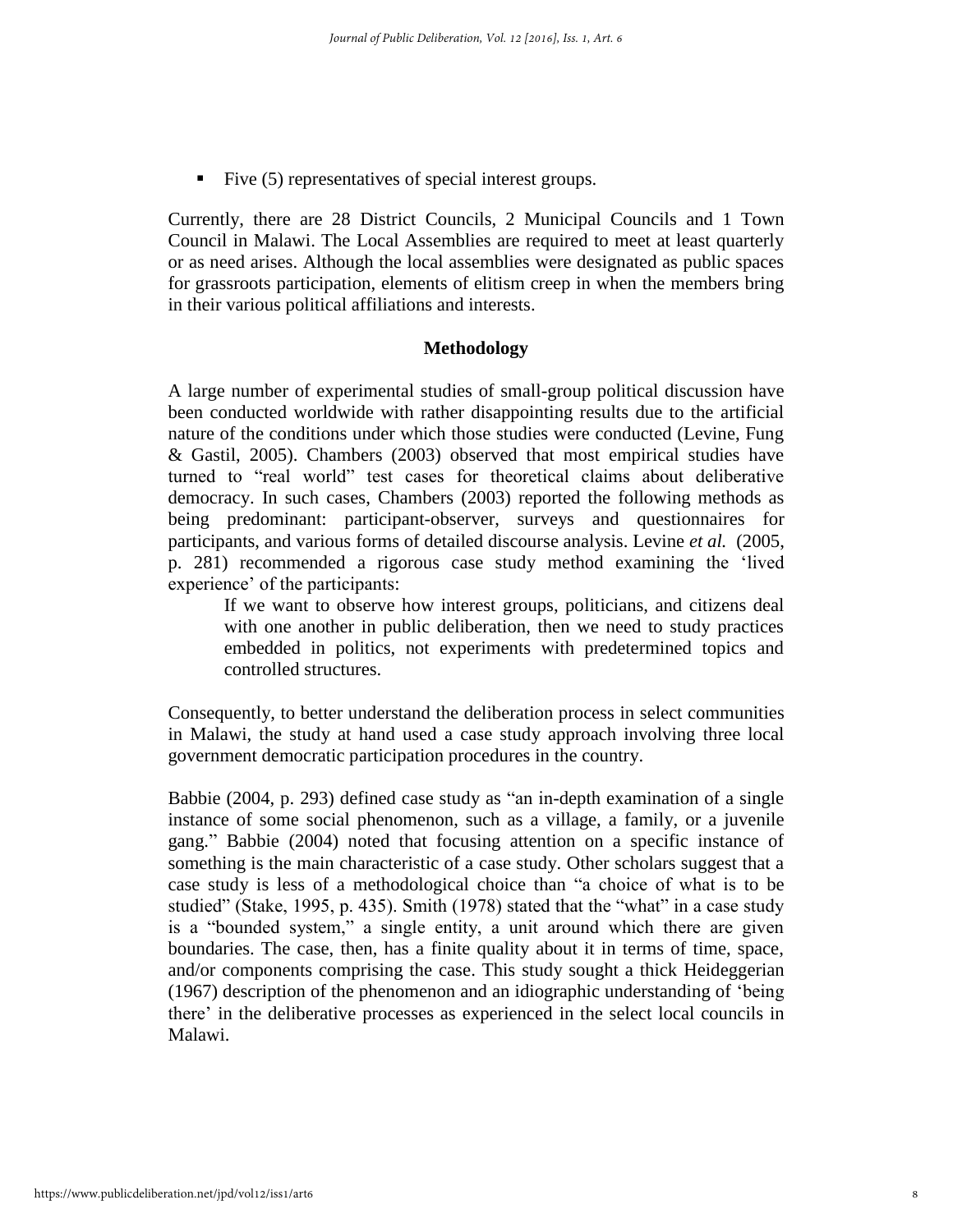Because a case study focuses on a specific unit or instance, issues of generalizability emerge larger than with other types of qualitative research. However, a number of scholars have pointed out that much can be learned from a particular case (see: Baxter, 2008; Eisenhardt & Graebner, 2007; Merriam, 1998). Readers can learn vicariously from an encounter with the case through the researcher's narrative description (Stake, 1995). Erickson (1986) argued that because the general rests in the particular, what we learn in a particular case can be transferred to similar situations. It is the reader, not the researcher, who determines what can apply to his or her context.

Black *et al.* (2010) posited that the challenge for scholars when measuring deliberation is translating normative concepts including analytic rigor, equality, respect, and consideration, into variables that can be measured. In line with Black *et al.'s* (2010) position, this study sought to analyze expressed citizen perspectives on what a functional and effective deliberation process entailed. The study was guided by three main research questions: 1) What did civic participation mean for the citizens? 2) How did the citizens define social problems? 3) What needed to be done for the citizens to effectively participate in social change? Views were captured through interviews, participant observations and official correspondence to produce text that could be examined.

In this study, text refers to recorded views of participating stakeholders on the efficacy of the deliberative process in the select local councils. The stakeholders' views are critical to the continuation of community dialogue on issues affecting local communities in the country. The hermeneutical analysis was used to examine meaning in the text produced from the dialogue.

In a study of how citizens framed fundamental problems facing society in the United States, Hess and Todd (2009) used a philosophical hermeneutics approach to analyze participants' views. The study found that framing played a central role in contributing to a more effective deliberation across partisan divides. Hermeneutics as a theory of interpretation is concerned with uncovering meaning from discourse including social actions by individuals or groups of people (Akkela & Leca, 2015; Crotty, 1998; Dilthey, 1976; Llewllyn, 1993; Palmer, 1969; Ricoeur, 1981; Weber, 1962).

The paradigm underlying this study is a qualitative approach. Because the principle interest was to seek understanding of the dynamics of power differentials, socio-economic, religious and political differences, the epistemology guiding this study was the hermeneutics of 'being there' (Heidegger, 1967) and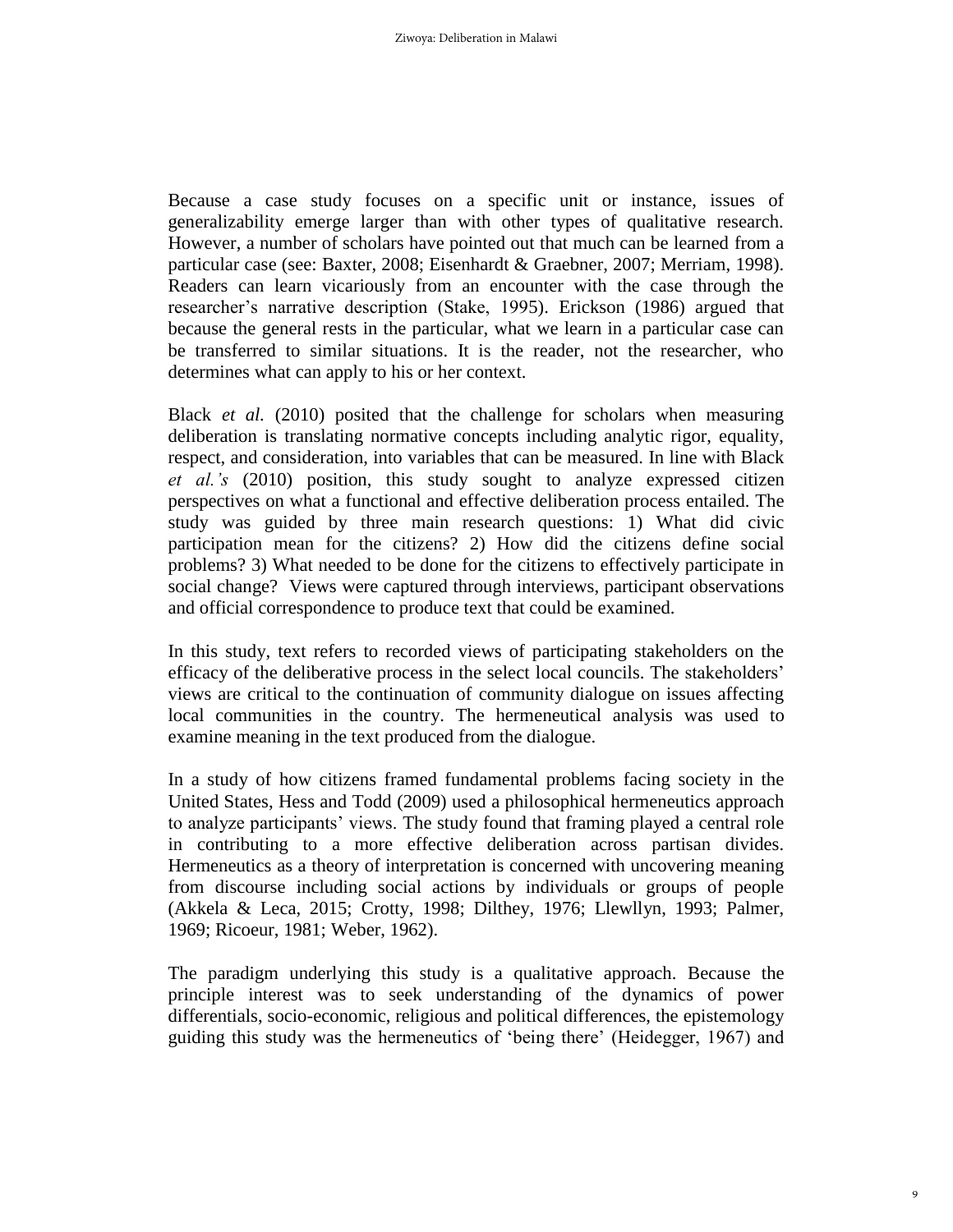cultural discourse analysis (Gee, 2005; Rogers, 2004). Cultural discourse analysis can be used to examine social interactions among deliberating participants and shed light on how social actors establish social places and enact social and group identities. By aligning themselves to various social identities and by deliberating from such identity corners, the participants engage in "membering" (Philipsen, 1992).

Heideggerian (1967) phenomenology stipulates that, a selected sample of participants should include individuals who have experienced the phenomena under study so they can articulate their personal experiences. Data for this study were, therefore, collected from individuals who had been active in their district councils for at least a year. Participants were elected, appointed, and hired representatives who met several times a year to discuss implementation of development projects in the district. The data were collected from three levels of policymakers from three selected local district councils in Malawi. The first level comprised ten village committee representatives to the councils. The ten selected representatives were currently serving on the District Development Committee in their respective districts. Village representatives were local people to the area, and the selected participants included one primary teacher, a businesswoman, and three religious leaders.<sup>6</sup>

The second level of representatives interviewed was that of traditional chiefs. Ten local chiefs from the selected areas were interviewed for their views and experience on the efficacy of the deliberative process of the District Council. The third group of participants included five members of parliament and five District Council officials who mostly held an advisory role (ex-officio) in various areas of district development project implementation.

Participants were selected from these three levels and three district councils to triangulate information sources. The study employed semi-structured interviews (Campbell, Quincy, Osserman & Pedersen, 2013) to obtain data. Respondents were purposefully selected for ease of access and availability rather than particularity. A total of 30 respondents were interviewed over a period of two months. The length of interviews ranged from 30 minutes to an hour.

Using Heidegger's (1967) hermeneutics of 'being there' as a sensitizing analytical framework, the study conducted a discourse analysis of the text from the interviews based on Gee's (2005) seven elements of language analysis. These

<sup>&</sup>lt;sup>6</sup> It must be noted that this study was conducted in 2011 when District Councils were operating without elected councilors. A district consultative committee was used instead of the normal full local assembly with elected representatives.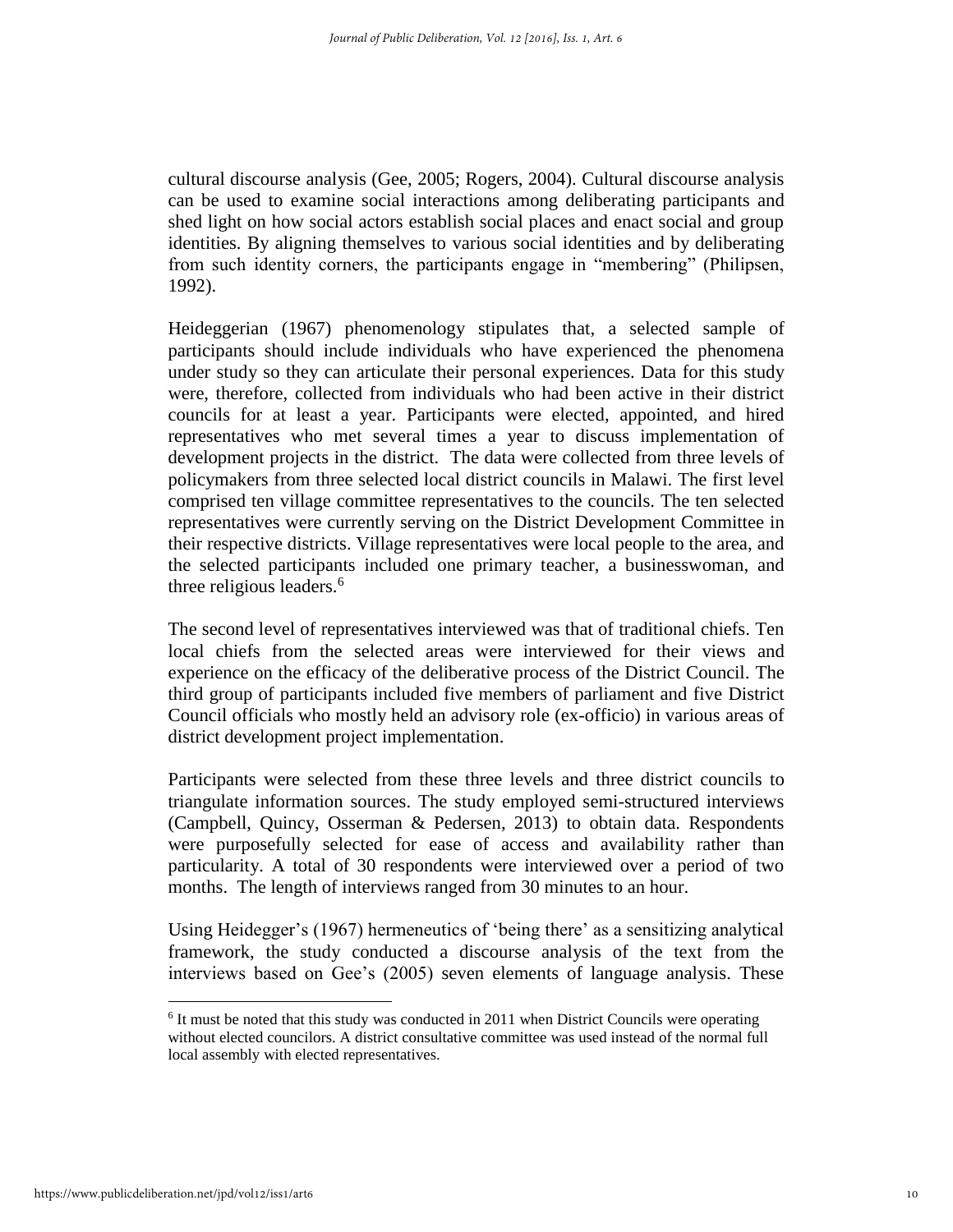elements are: (1) significance, (2) activities, (3) identities, (4) relationships, (5) politics, (6) connections, (7) sign systems and knowledge. Gee's (2005) seven building tasks of language provided a conceptual framework to understand the participants' 'being there' moment and experience as the people's representatives and officials at the local government level in Malawi. This underpinning framework shed light on the representatives' use of language when describing their experience working with the council. Three main research questions guided the inquiry: 1) What did civic participation mean for the citizens? 2) How did the citizens define social problems? 3) What needed to be done for the citizens to effectively participate in social change? Using Heidegger's (1967) hermeneutics approach of lived experience and Gee's (2005) seven building tasks of language, the study developed themes that were in dialogue with one another. Against this comparative background, the study examined the role of the representatives' cultural models, relationships, and identities *vis-à-vis* the effectiveness of deliberative processes as used by the local councils in delivering social goods to the citizenry.

#### **Results: Dialogue of Differences**

The analysis of the text from participant interviews revealed a manifestation of various identities and attitudes at play based on the subjects' backgrounds. The participants' discourse portrayed idiosyncratic tendencies that can be categorized in three distinct themes: (1) dehumanized politics, (2) deeply rooted differences in approach to issues, and (3) feelings of frustration with institutional processes.

Evident in the interview text was the Heideggerian desire for active participation in their councils' day-to-day activities. The interest in affairs that concern the people's well being as evident from the participants' dialogue demonstrates Gee's (2005) first element of significance in language analysis. The participants' language demonstrated that they attached a great deal of value to the council proceedings regardless of the outcomes. As one traditional chief said in an interview, "This is the only opportunity that we have to decide our future. We cannot go to the national assembly to express our views….so we decide our area's development here."

Also noteworthy in the discourse was a variety of 'membering' (Philipsen, 1992) where participants spoke from aligned cultural, professional, political or elitist corners and identities (Pedrini, 2015). Through the language of 'us' versus 'them' one can see Gee's (2005) third element of 'identities' at play. Through the use of specific pronouns such as 'we' or 'you' participants created identities, differences and political spaces (Cornwall & Shankland, 2013).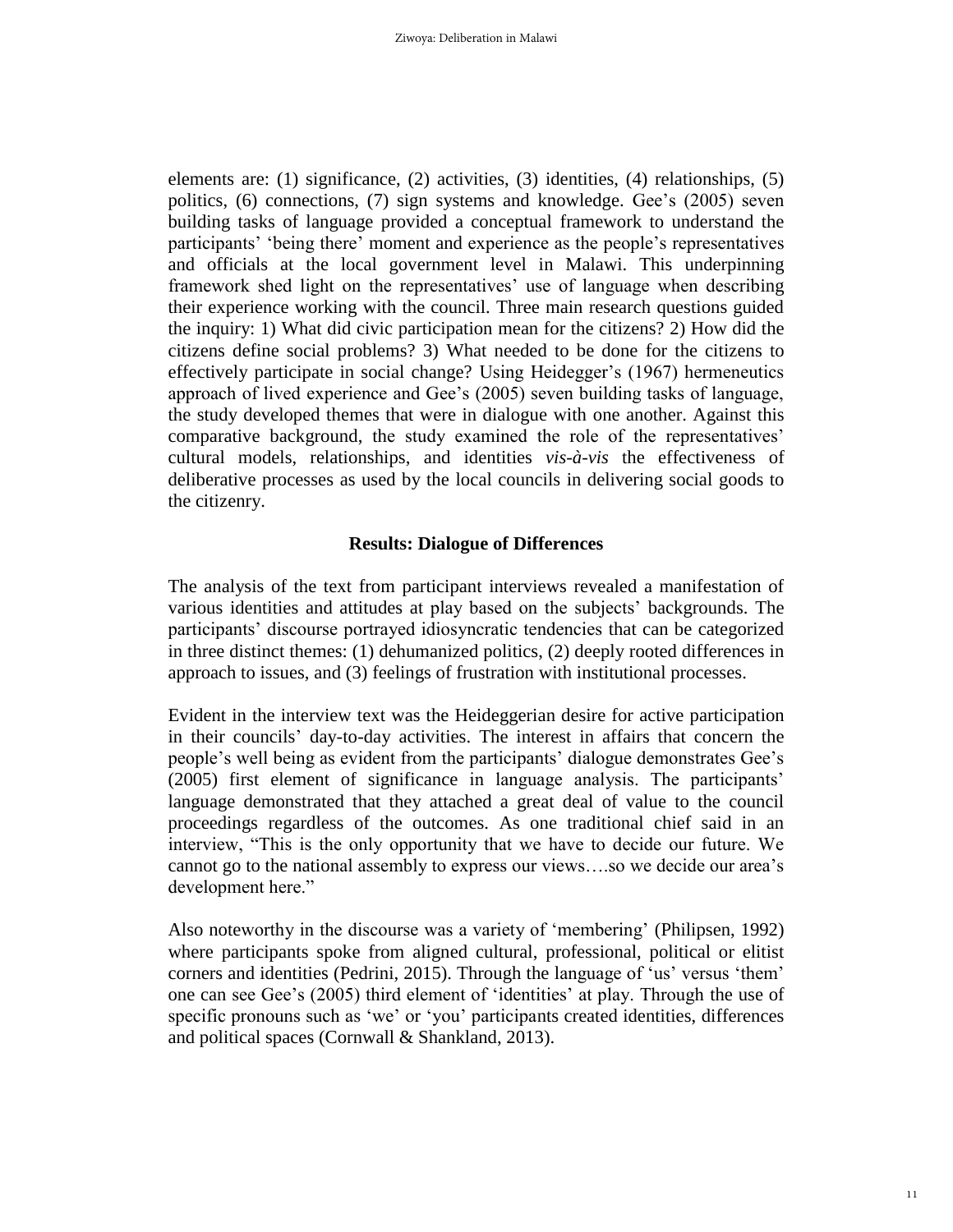#### **Dehumanized politics**

One of the principle research questions for the study touched on the kind of meaning or significance participants attached to their role in facilitating development projects in the district. Analysis of discourse from the representatives indicates that, as much as the participants desired to be involved actively in council proceedings, they felt removed from the political processes. Although the representatives were willing to be actively involved in a 'being there' state, they felt that the system regarded deliberative processes and efforts to discuss solutions to problems as a necessary evil. At least 20 of the 30 participants involved noted their concerns with council processes, politicking, and partisanship as opposed to focusing on what their constituents needed to improve their lives. The 20 participants indicated that deliberative sessions were turning into battle zones where political interests mattered more than the social needs of both the representatives and the constituents that they represented. They called for more "people-focused" approached than "interest-focused" approach to the deliberation. The result of this attitude toward social problems, dehumanizes the political system and inverts the priorities.

An example of the feeling of dehumanized politics was a verbal tirade by one traditional chief who was frustrated by his council's lack of progress on the construction of six teachers' houses in the area. The village head was of the opinion that what his people needed urgently was staffing and medical supplies for a health clinic that had been constructed under MASAF<sup>7</sup> some five years previously. According to the chief, the clinic had never been fully operational although people in the area continued to die from simple ailments such as diarrhea. The chief observed that:

"No one ever came to ask us as to what we really needed in our area in terms of development. They (government) think they know our problems and how to resolve them…they are wrong..."

District Council officials, on the other hand, indicated in their interviews that they were usually under pressure to spend funds from a development partner within the allocated time frame. According to the officials, funding for projects was usually provided with an implementation time requirement and specific sector target:

"What these *villagers<sup>8</sup>* do not understand….(laughs)…you know, is that in the said school project the donor's focus was construction of

<sup>&</sup>lt;sup>7</sup> Malawi Social Action Fund (MASAF)—a World Bank program aimed at providing infrastructure in rural areas through active local participation.

<sup>8</sup> The use of the word is another good example of the 'us' versus 'them' language. The official was differentiating himself from the 'uneducated' locals.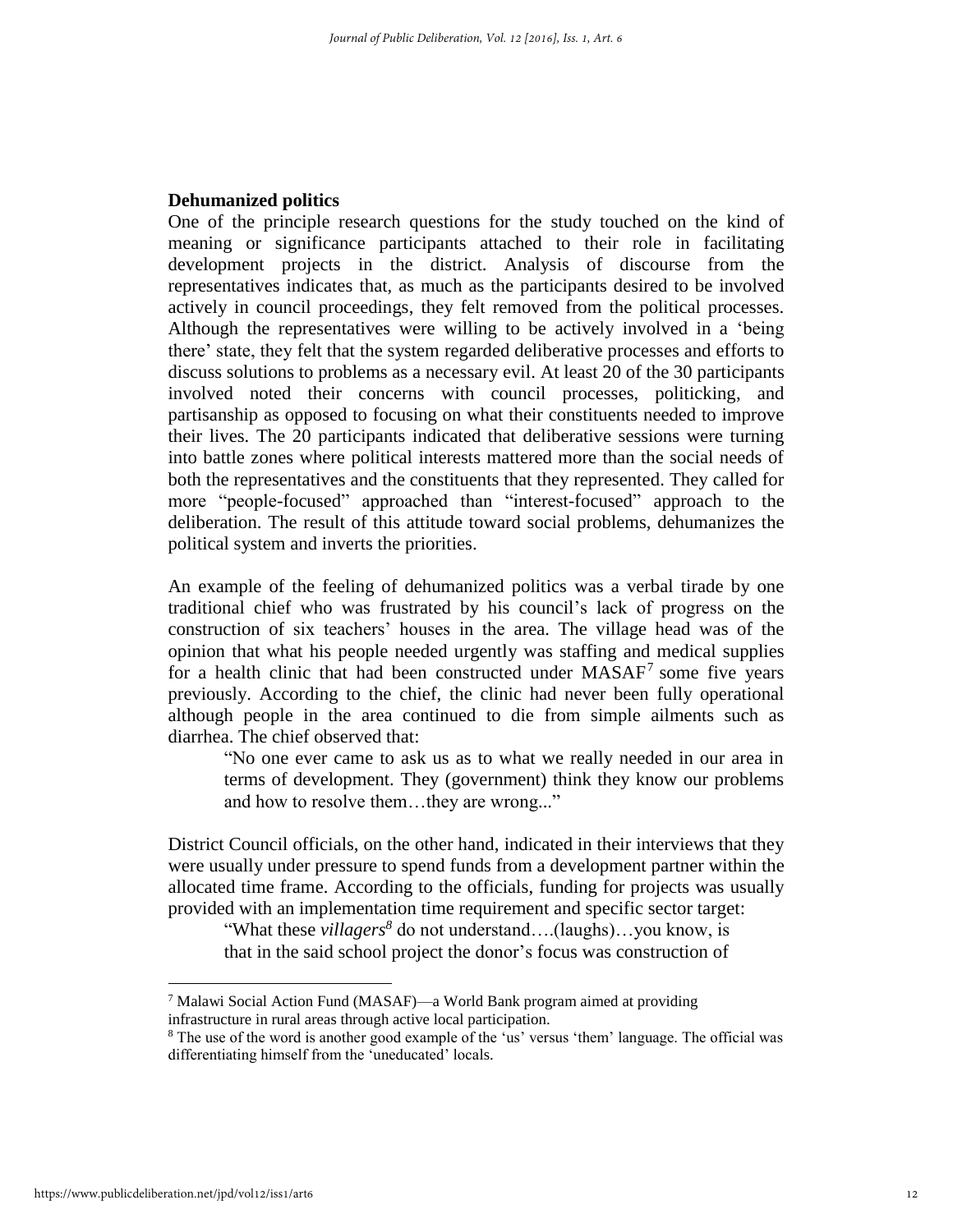teachers' houses and not medical supplies for a health clinic…..that donor does not do education…they are in health."

The above statement also indicates the lack of recognition and appreciation of diverse approaches to issues and the peoples' feelings and their needs. The council official in this particular case failed to appreciate the need for collaborating with the local people and respect their needs. What the council was most interested in was expediency rather than serving people's needs. Most of the statements from the District Council officials demonstrated an attitude considering development projects in terms of donor demands and interests and the donor's requirements regardless of the need on the part of the people.

#### **Deep Differences**

 $\overline{a}$ 

A number of specific terms and phrases were frequently used to denote differences between the representatives and the officials. These terms created tension between people indigenous to the area and public officials posted to head various sectors in the district. For example:

| 30:03 | Man: You $(obwera)$ , do not understand, do you?                                                                               |
|-------|--------------------------------------------------------------------------------------------------------------------------------|
|       |                                                                                                                                |
| 30:15 | Man: Ok, I wanted to show who the rightful<br>owners of this place are(motioning with<br>hands indicating possession). $^{10}$ |

A close look at the language used demonstrates that participants created or maintained divisions that they believed existed among them. One of the perceived divisions was the fact that some of the attendees of the council meetings were not original to the district. Most of the officials were there to execute official duties and, therefore, not seen as having the area's best interest at heart. Other connotations of 'otherness" reflected in the participants' language referred to differences in political affiliation. By employing the grammatical features 'you' and 'us' speakers indicated the distinction between the in-group and the outgroup. This discourse is used not only as an informational semantic, but also identifies how the utterances get relational work accomplished throughout the course of the conversation (Gee, 2005). What was clear from the text was that the use of the pronoun 'you' was a powerful denotation of difference, separation, and a sense of belonging to one group as opposed to another.

<sup>&</sup>lt;sup>9</sup> Meaning stranger or new comer to an area as opposed to those indigenous to the area

<sup>&</sup>lt;sup>10</sup> The speaker on 30:15 is the same one speaking at  $30:03$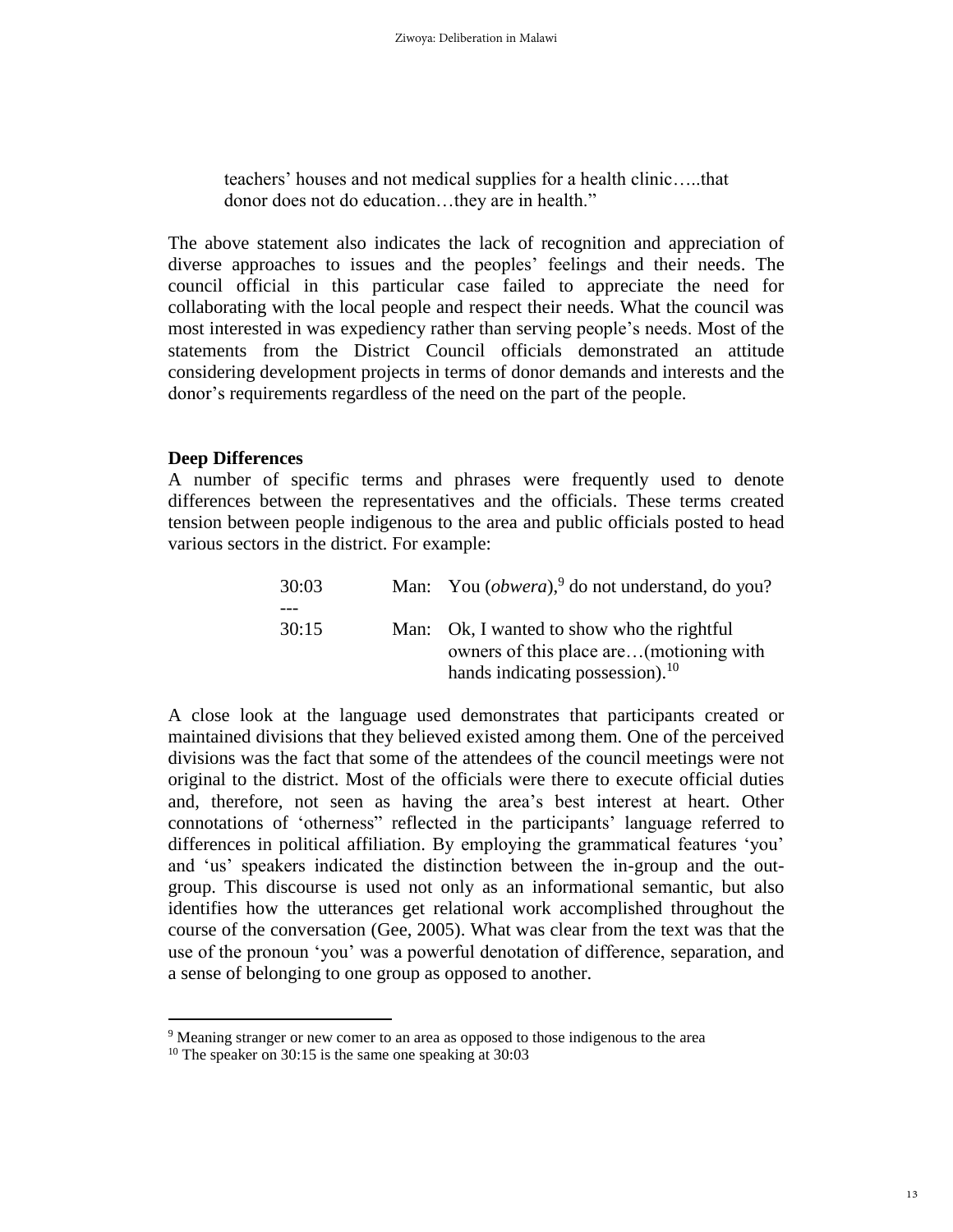Language features as demonstrated in the text are not separated from the specific context but are used as in-moment occurrences. In the excerpt above, the man is also using his hands to indicate that (according to him) council gatherings had two groups of people: those that belonged to 'his' group and 'others' who did not. In addition to voicing his sentiments, the man embodied his action to delineate the sub-groups present by motioning with his hands. Other local communicative resources apart from the use of pronouns and gestures included such things as gaze, facial gestures, and speaking tones used by the participants to distinguish themselves and to create new alignments.

"*Obwera*" was the most frequently used term by some participants as an argument against ideas or proposed projects that the indigenous participants felt were not priorities and were being imposed on the local people. At least four of the participants who used the term elaborated on what it meant— *obwera* were individuals hired by government to work in the area without the local people's best interests at heart. One participant observed:

"I strongly believe that most of the officers here are only trying to do their job without actually caring about how we feel as owners of the projects."

At least three participants in two sessions used the term without elaboration while at least one participant insinuated the meaning in his statements. For example, one of the traditional leaders declared in an interview that he:

"Will do everything in my power to ensure that (the local) people have the kind of development assistance that they need and not an imposed project by the government."

Although "*obwera*" is not a derogatory term in Chichewa<sup>11</sup> in itself, and while, on the surface, it is a legitimate and common word, the term as used by these subjects, was loaded with discriminatory meaning often lacking the content of relevant facts. Noteworthy is that most of the administrative work in public and private entities in the districts was done by "*obwera*" and not the locals due to a variety of socio-historical reasons.<sup>12</sup> A total of ten participants expressed the view that "*obwera*" had no business telling them the kind of development they needed. One traditional leader spoke at length (more than five minutes) using the term more than seven times while challenging public officials to take more interest in the affairs of the people they claimed they served.

<sup>&</sup>lt;sup>11</sup> One of Malawi's local languages

<sup>&</sup>lt;sup>12</sup> In one of the Districts, the dominant group of people in the area had been resistant to education for some time before and after Malawi's independence because most schools were established by Christian missionaries. Parents did not send their children to school for fear of losing them over to the new religion.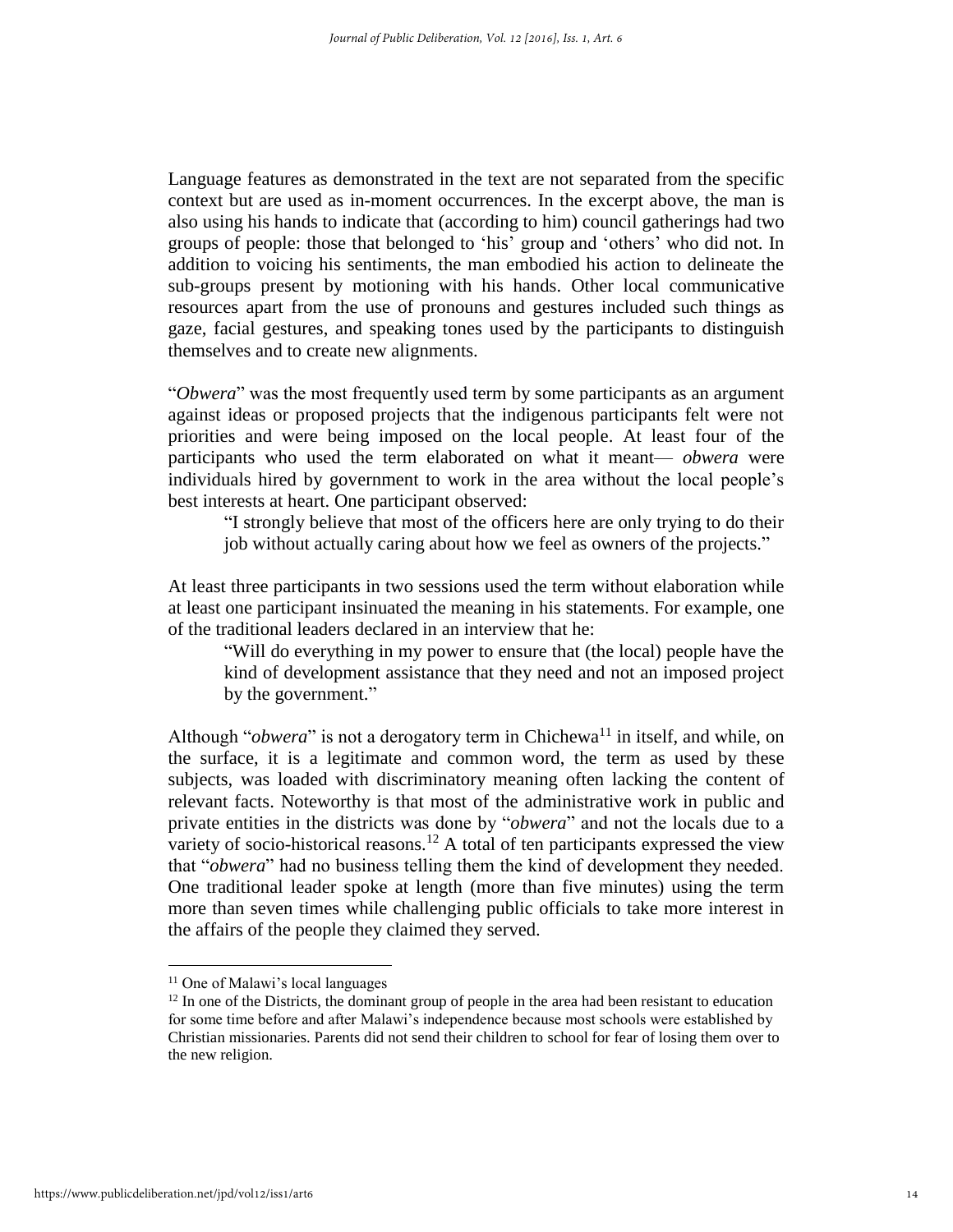Another term "*otsutsa*,"<sup>13</sup> also frequently used especially by governing party politicians, followers, and sympathizers. This word suggests that anyone with differing views on government's proposed projects is sympathetic to the opposition. The "*otsutsa*" and "*obwera*" terms, divided the representatives and officials into separate camps with the participants functioning and identifying with the perspective of their own particular group. A hermeneutical approach to analyzing discourse helps to trace language used by participants by examining the indexicality of language to build arguments and create identity (Black, 2009; Firth & Wagner, 1997; Jacobs, 1986; Silverstein, Blommaert, Caton, Koyama & Tsitsipis, 2004; Stivers, 2001). Specific utterances and sequences display sequential references to something that appears to be a problem. Evident in this use of language is Gee's (2005) fifth element—politics where participants express their views on the distribution of goods in terms of the political economy that went with council business in their areas.

#### **Frustration**

The third theme that emerged from the participants' discourse and addressed the study's third research question bordered around the definition of social problems and the role of citizens in social change. In line with Gee's (2005) seventh element of language analysis—sign systems, the participants' language demonstrated feelings of frustration with the council's functions. Part of this study sought to probe the characteristics and policies of the selected democratic institution and how knowledge was created. Most of the council officials interviewed acknowledged that council activities and processes in Malawi were hampered by undue influence from political circles. The participants indicated that more attention and prominence is given to contributions and suggestions from political and council officers than from village representatives. One of the officials remarked that:

"The unstated expectation is that councils, as government agencies, should always do the bidding of the political party and government in power."<sup>14</sup>

The official further admitted that the lack of separation between partisan and government business not only compromised council activities but also created divisions and frustration among civil servants and between civil servants and people at the grassroots. The District Commissioner (DC) in the area provided an example of unnecessary tension created by a Member of Parliament that almost grinded a multi-million kwacha<sup>15</sup> project to a halt. According to the DC, the

<sup>&</sup>lt;sup>13</sup> Translated as "those in the opposition" to the governing political party

<sup>&</sup>lt;sup>14</sup> There is a thin line between ruling political party and government in Malawi at any given time.

<sup>&</sup>lt;sup>15</sup> Malawi's currency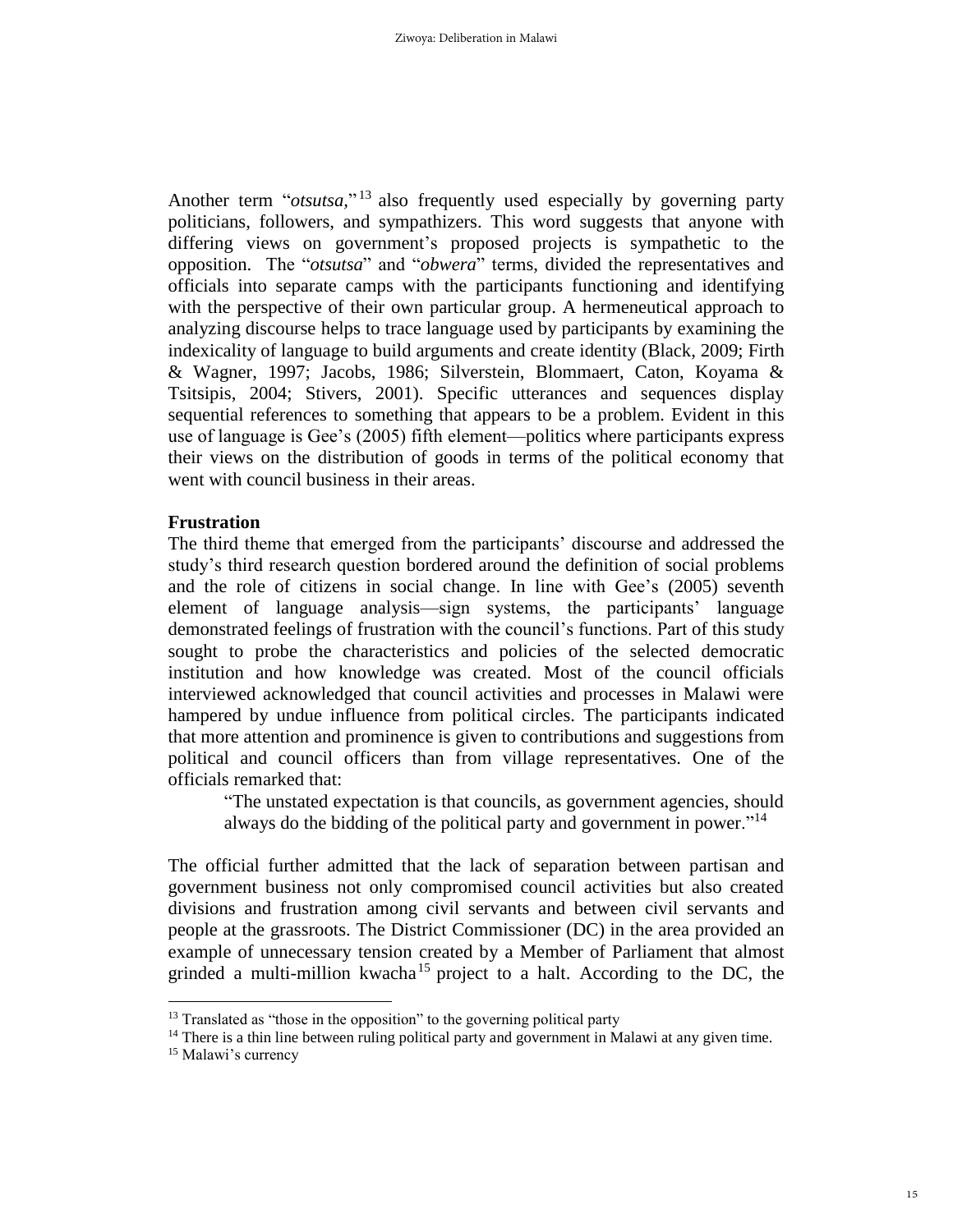parliamentarian, who was also a cabinet minister, did not like the contractor who had been offered a tender to undertake a project in the area. The legislator had dubbed the contractor an opposition sympathizer and, therefore, not worthy of a government contract. Demanding that the contract be cancelled and that a new contractor, suggested by the parliamentarian, be brought in, the project was delayed by more than half a year.

Another policy area that the DC emphasized was the need to institute language regulations to ensure that participants understand the proceedings. The official suggested adopting local languages, specific to districts, as official languages of communication in all council undertakings to accommodate those who did not speak or understand English. An observation of council meetings in session confirmed lack or minimal participation when the subject matter was being presented in English. Some participants were seen dozing off and indeed others struck mini conversations with their neighbors seeming to indicate that they were not paying much attention to what was going on. Regarding partnerships between councils and development agencies, one official suggested that non-governmental and international development agencies should consider dealing with District Councils directly on development projects rather than going through the central government.<sup>16</sup>

At least 13 of the 15 officials who were interviewed agreed that there was a need to revise participatory approaches adopted by the councils to ensure broad inclusion and genuine input from all stakeholders. The officials observed that although councils are mandated to make independent decisions on some developmental issues under the decentralization program, continued interference from the central government and ruling political parties affected local government operations. Of interest from the officials' observations was the fact that the way the council deliberative meetings were designed (constant war-like setting between government and the opposition), participants are forced to choose sides regardless of consequences to the common good.

#### **Discussion**

The findings of this study reveal a lack of a unified cultural model as a foundation for the participation of district councils in democratic and development processes. Analyzed discourse by participants who were active members of three select

<sup>&</sup>lt;sup>16</sup> The District Commissioner was referring to a current situation where some international agencies such as USAID and the British DFID had withdrawn their budgetary support to the Malawi government due to some diplomatic disagreements and human rights issues. The official argued that sanctions such as those only tend to affect the poor and not those in power.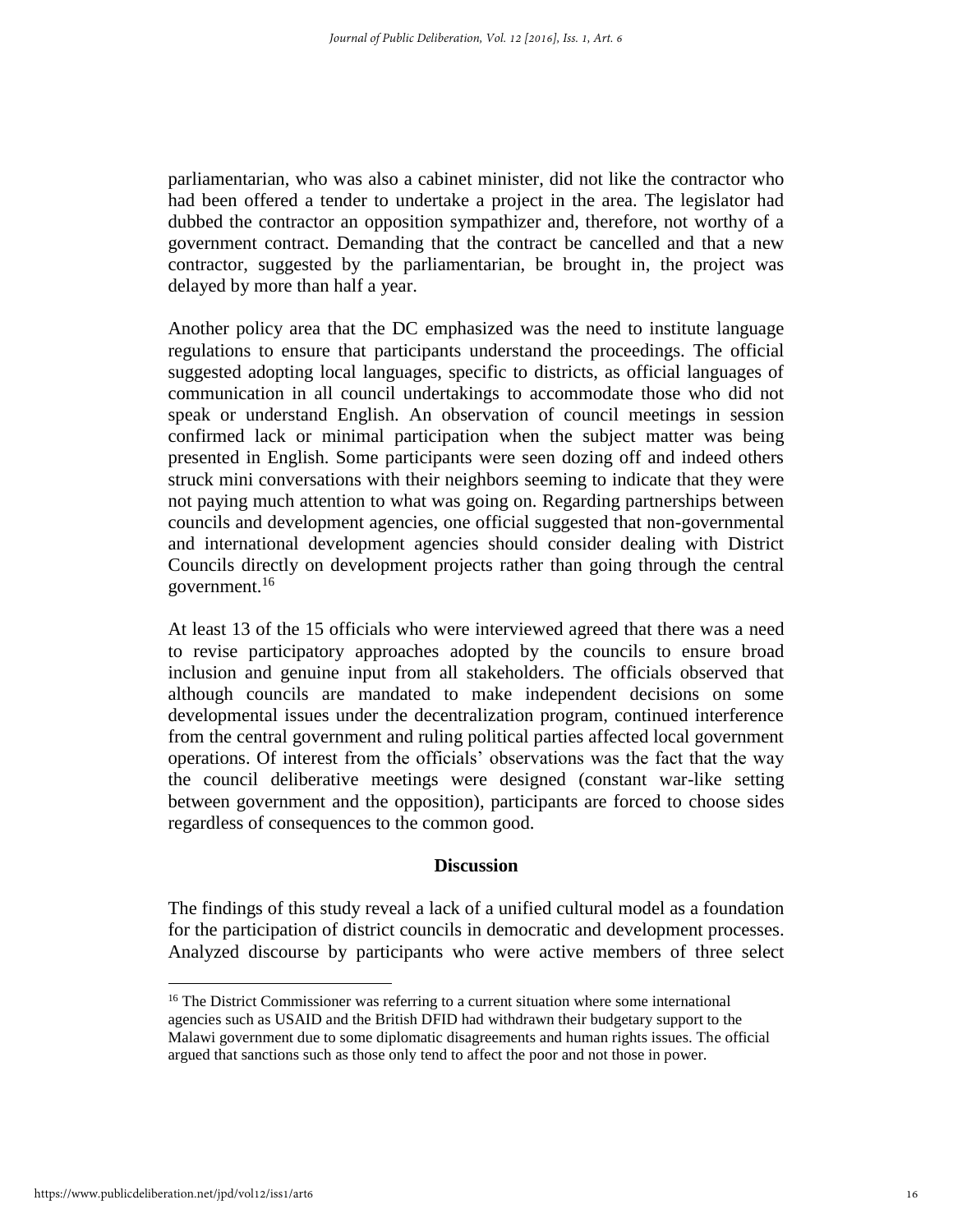councils indicated that participants put more emphasis on difference than focusing on how to find ways to resolve problems. The representatives and officials that were interviewed all rationalized their attitude and perception to their role in relation to the functioning of the district council. Evident in the findings is a disparate and fragmented approach to development processes.

The views and attitude as expressed by the participants are indicative of significant patterns across the political and social landscape in Malawi. The study shows deeply rooted differences among representatives and officials along several lines: ethnic, political and socio-economic differences. Also evident from the study are feelings of frustration and helplessness by representatives to change the status quo. The findings support the general literature in the area of public deliberation in that participants in the selected councils approached issues depending on their background, socio-cultural and political affiliation (Pedrini, 2015).

The results, however, could facilitate mapping out possible ways of reaching a common understanding between the various opposing factions to deliberations. Parties perceived as fighting include: the state (sponsored by the governing political party) against the "opposition," local residents against public officials (usually coming from a different part of the country to work at district councils), and grassroots people versus technocrats. A mutual understanding could be reached by identifying the various areas in which participants share points of convergence. This study identifies areas of convergence across all three fronts as evident in the discourses regardless of the group or ideology they represent. The overarching point of agreement is the desire to implement projects that would bring development to their local community given a level playing field. Emergent democracies such as Malawi, should, therefore, strive to design their deliberative platforms by taking into consideration the various socio-cultural and political dynamics at play at the grassroots. By adopting Western-styled parliamentary procedures and policies, the Malawi local government system may be losing out on giving room to local knowledge, input, and the inclusion needed to facilitate deliberation toward development at the grassroots.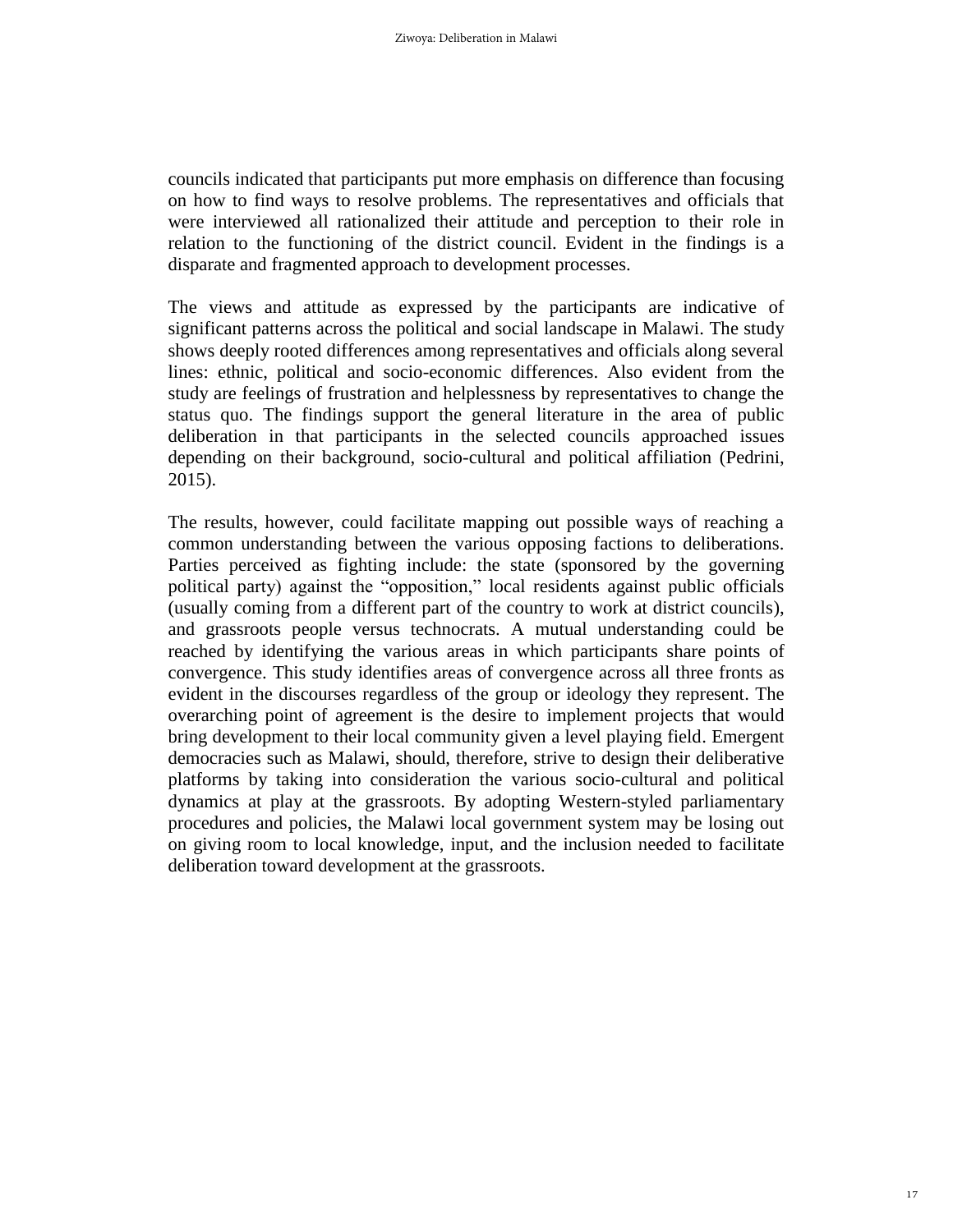#### **References**

- Akkela, C., & Leca, I. (2015). A Heideggerian Hermeneutic phenomenological research study into Romanian nurse managers' occupational stress in UAE. *International Business Management, 9*(5), 694-705
- Babbie, E. (2004). *The practice of social research*. Ontario: Wadsworth/Thomson Learning.
- Bachtiger, A., Niemeyer, S., Neblo, M., Steenbergen, M., & Steiner, J. (2009). Disentangling diversity in deliberative democracy: Competing theories, their blind spots and complementarities. *Journal of Political Philosophy*, *18*(1), 32- 63.
- Baxter, P., & Jack, S. (2008). Qualitative Case Study Methodology: Study Design and Implementation for Novice Researchers. *The Qualitative Report*, *13*(4), 544-559.
- Black, L. (2009). Listening to the city: Difference, identity, and storytelling in online deliberative groups. *Journal of Public Deliberation, 5*(1), article 4. Available at:<http://services.bepress.com/jpd/vol5/iss1/art4>
- Black, L. W**.** (2012). How people communicate during deliberative events. In T. Nabatchi, M. Weiksner, J. Gastil, & M. Leighninger (Eds.), *Democracy in motion: Evaluating the practice and impact of deliberative civic engagement*. New York: Oxford University Press.
- Black, L. W., Burkhalter, S., Gastil, J., & Stromer-Galley, J. (2010). Methods for analyzing and measuring group deliberation. In L. Holbert  $\&$  E. Bucy (Eds.), *Sourcebook of political communication: Methods, measures, and analytic techniques*. (pp. 323-345). Mahwah, NJ: Routledge.
- Bohman, J. (1998). The coming of age of deliberative democracy. *The Journal of Political Philosophy, 6,* 400-425.
- Bohman, J., & William, R. (Eds.) (1996). *Deliberative democracy*. *Essays on reason and politics*. Cambridge, MA: MIT Press.
- Brown, G., & Yule, G. (1983). *Discourse analysis*. Cambridge: Cambridge University Press.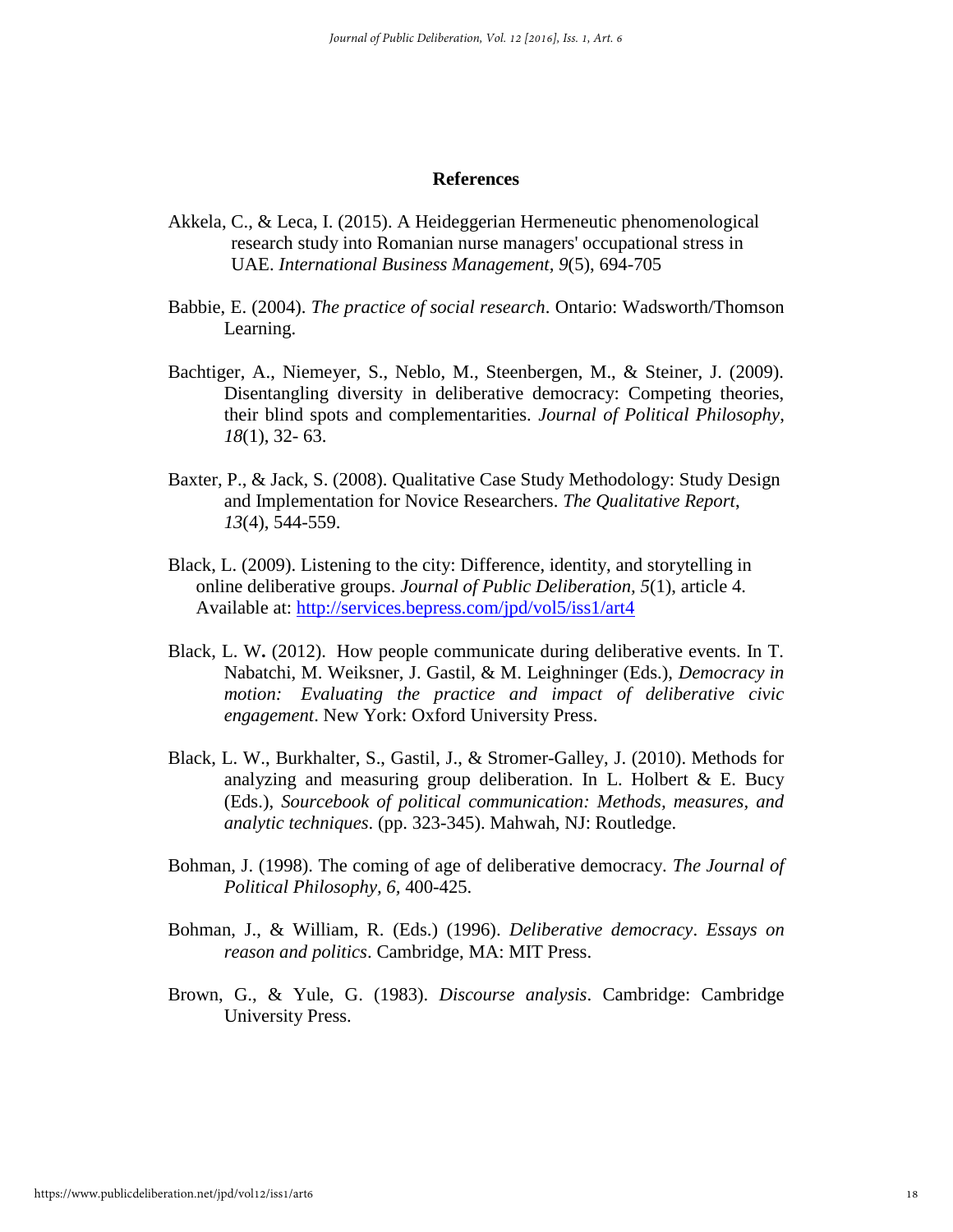- Campbell, J., Quincy, C., Osserman, J., & Pedersen, O. (2013). Coding in-depth semistructured interviews: Problems of unitization and intercoder reliability and agreement. *Social Methods & Research, 42*(3), 294-320.
- Chambers, S. (2003). Deliberative democratic theory. *Annual Review of Political Science 6*, 307-326.
- Chase, S. E. (1995). Taking narrative seriously: Consequences for method and theory in interview studies. In R. Josselson & A. Lieblich (Eds.), *Interpreting experience: The narrative study of lives* (pp. 1-26). Thousand Oaks, CA: Sage.
- Chiweza, A. (2010). *A Review Of The Malawi Decentralization Process: Lessons From Selected Districts*. Zomba: Chancellor College.
- Cohen, J. (1997). Deliberation and democratic legitimacy. In J. F. Bohman & W. Rehg (Ed.), *Deliberative democracy: Essays on reason and politics* (pp. 67-91). Cambridge, MA: MIT Press.
- Cohen, J. (2010). *Rousseau: A free community of equals*. Oxford: University of Oxford.
- Cornwall, A., & Gaventa, J. (2001). 'From users and choosers to makers and shapers: Repositioning participation in social policy', IDS Working Paper (Brighton: Institute of Development Studies).
- Cornwall, A., (2002). *Making spaces, changing places: situating participation in development.* IDS Working Paper 170. Brighton: IDS, 199-255.
- Cornwall, A., & Shankland, A. (2013). Cultures of politics, spaces of power: Contetualizing Brazilian experiences of participation. *Journal of Political Power* 6, 309-333.
- Crotty, M. (1998). *The foundations of social research.* Sydney: Allen & Unwin Pty Ltd.
- Delli Carpini, M. X., Cook, F. L., & Jacobs, L. R. (2004). Public deliberations, discursive participation and citizen engagement: A review of the empirical literature. *Annual Review of Political Science*, 7 (1), 315-344.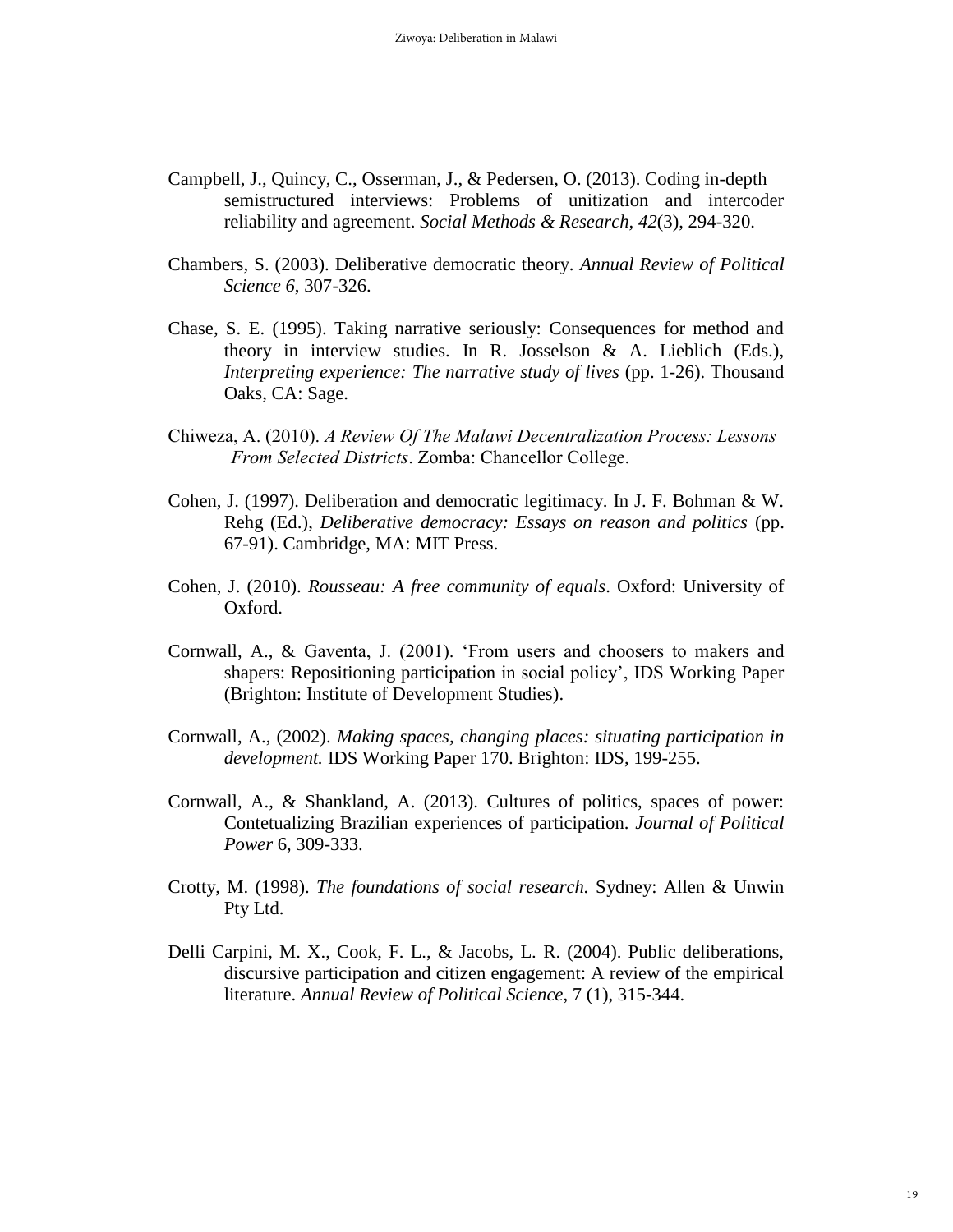- Dilthey, W. (1976). *Selected writings of W. Dilthey*. Cambridge: Cambridge University Press.
- Dryzek, J. (1990). *Discursive democracy*. Cambridge: Cambridge University Press.
- Dryzek, J. (2000). *Deliberative democracy and beyond: Liberals, critics, contestations*. Oxford: Oxford University Press.
- Dryzek, J. (2002). *Post-communist democratization: Political discourses across thirteen countries.* Cambridge: Cambridge University Press
- Dryzek, J. (2005). Deliberative democracy in divided Societies: Alternatives to agonism and analgesia. *Political Theory*, 33 (2), 218-242.
- Eisenhardt, K. M., and Graebner, M. E. (2007). *Theory building from cases: Opportunities and challenges*. (A. M. Huberman & M. B. Miles, Eds.). *Academy of Management Journal*, *50*(1), 25-32.
- Fearon, J. D. (1998). Deliberation as discussion. In J. Elster. (Ed.), *Deliberative democracy* (pp. 44–68). Cambridge: Cambridge University Press.
- Firth, A., & Wagner, J. (1997). On discourse, communication, and (some) fundamental concepts in SLA research. *The Modern Language Journal*, *81*, 285-300.
- Gadamer, H. G. (1975). *Truth and method*. New York: Continuum International Publishing Group.
- Gastil, J., & Black, L. W. (2008). Public deliberation as the organizing principle for political communication research. *Journal of Public Deliberation*, 4 article 3. Available at: [http://services.bepress.com/jpd/vol4/iss1/art3.](http://services.bepress.com/jpd/vol4/iss1/art3)
- Gaventa, J. (2002). Introduction: Exploring citizenship, participation and accountability, *IDS Bulletin, 33* (2): 1-11.
- Gee, J. (2005). *An introduction to discourse analysis theory and method*. New York: Routledge.
- Gutmann, A., & Thomson, D. (1996). *Democracy and disagreement.* Cambridge, MA: Harvard University Press.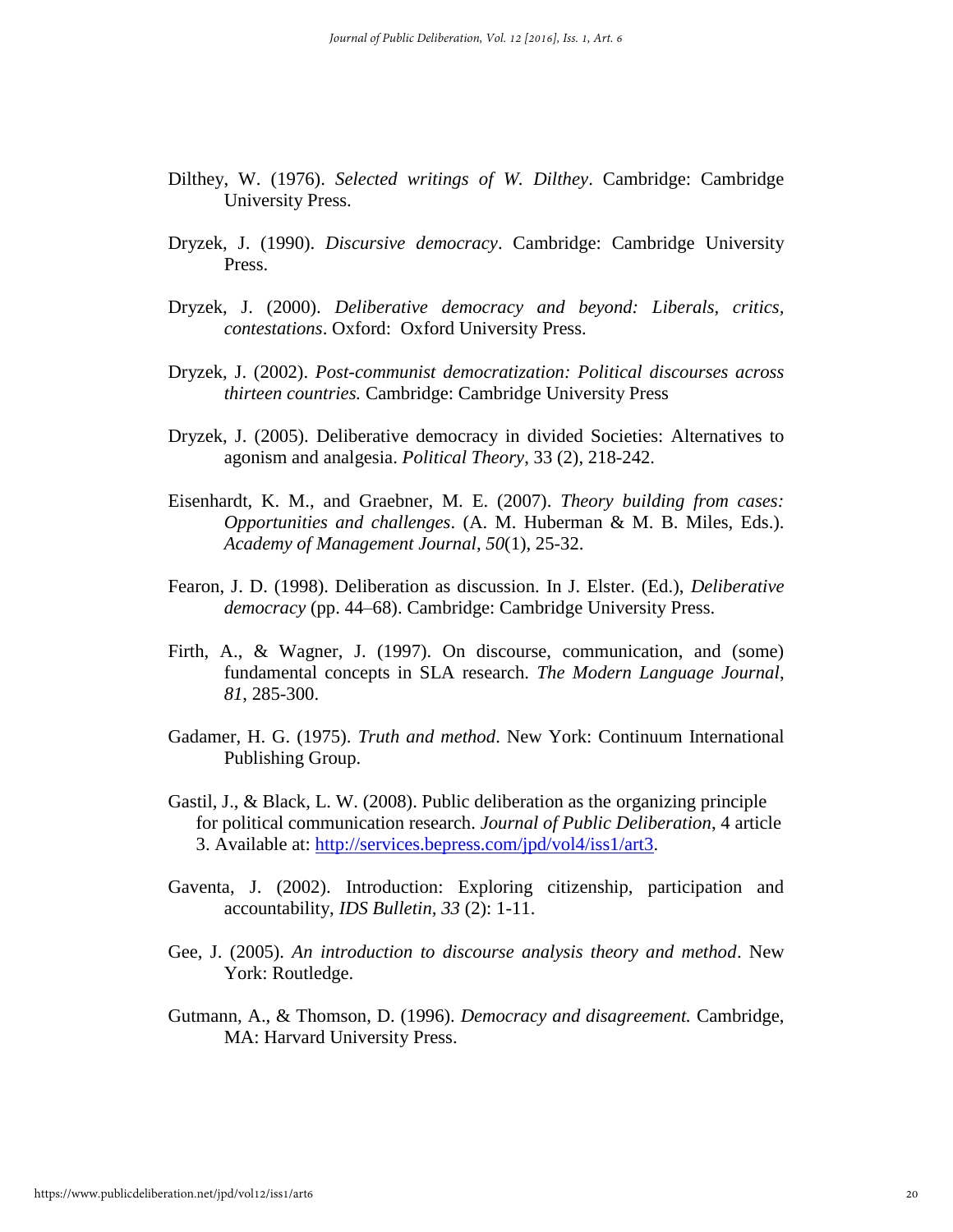- Gutmann, A., & Thompson, D. (2004). *Why deliberative democracy?* Princeton, NJ: Princeton University Press.
- Habermas, J. (1990). *Moral consciousness and communicative action*. Cambridge: Polity Press.
- Habermas, J.(1993). *Justification and application*. Cambridge: Polity Press.
- Habermas, J. (1995a). *Postmetaphysical thinking*. Cambridge: Polity Press.
- Habermas, J. (1995b). Reconciliation through the public use of reason: Remarks on John Rawls' political liberalism*. Journal of Philosophy, XCII* (3), 109- 131.
- Habermas, J. (1996). *Between facts and norms*. Cambridge: Polity Press.
- Heidegger, M. (1967). *Being and time*. Oxford: Blackwell.
- Hess, J., & Todd, N. (2009). From culture war to difficult dialogue: Exploring distinct frames for citizen exchange about social problems. *Journal of Public Deliberation, 5*(1), article 3. Retrieved from <http://www.publicdeliberation.net/jpd/vol5/iss1/art3/>
- Jacobs, S. (1986). How to make an argument from example in discourse analysis. In D. G. Ellis & W. A. Donohue (Eds.), *Contemporary issues in language and discourse processes* (pp. 149-167). Hillsdale, NJ: Erlbaum.
- Jacobs, L. R., Cook, F. L., & Delli Carpini, M. X. (2004). Public deliberation, discursive participation, and citizen engagement: A review of the empirical literature. *Annual Review of Political Science, 7*, 315-344.
- Levine, P., Fung, A., & Gastil, J. (2005). Future directions for public deliberation. In Gastil, J. & Levine, P. (Eds.). *The deliberative democracy handbook* (pp. 271-288). San Francisco: Jossey-Bass.
- Llewellyn, S. (1993). Working in hermeneutic circles in management accounting research: Some implications and applications. *Management Accounting Research*, 4, 231-249.